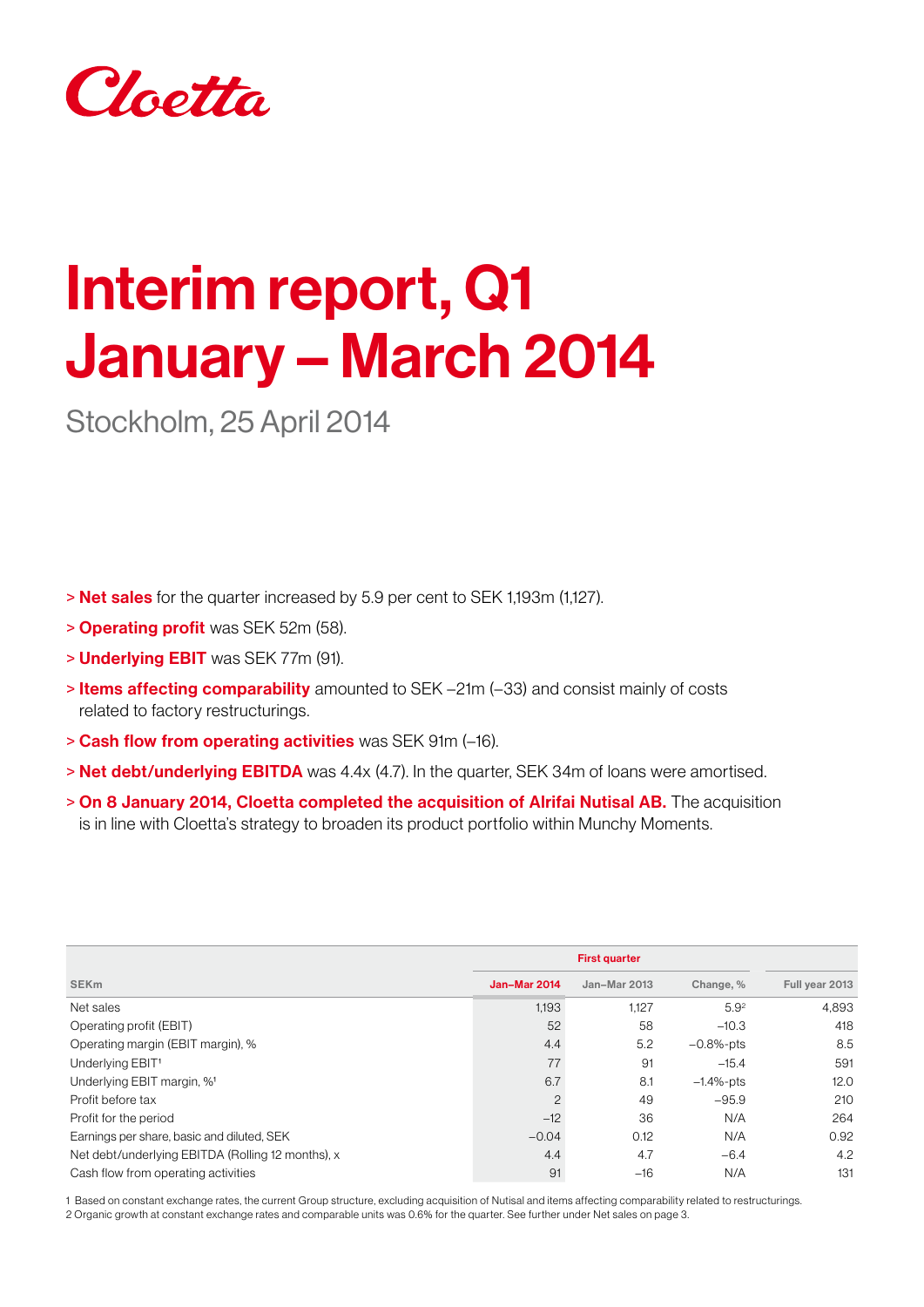## Message from the CEO

Cloetta increased its sales for the third consecutive quarter.

Cloetta is continuing to grow in a marginally positive total market, but the company's underlying operating profit (EBIT) decreased to SEK 77m (91) for the quarter. The change is mainly due to decreased production volumes, changes in exchange rates, and – to drive continued growth – investments in marketing and sales campaigns. Campaign planning can vary from year to year and thereby affect our earnings for individual quarters.

The changes in exchange rates will be offset through price increases, although they will take some time to implement. Nutisal, which was acquired in January, also impacted the operating profit . The goal for Nutisal to have a positive effect on earnings per share as of 2015 remains.

Operating profit was SEK 52m (58) and the result after tax was SEK –12m (36). The underlying EBIT margin for the quarter was 6.7 per cent (8.1) and the gross margin was 35.5 per cent (37.5). The acquisition of Nutisal, in combination with changes in exchange rates and a lower production volume, are the main explanations for the change in gross margin. Cash flow from operating activities showed a very strong development and improved to SEK 91m (–16).

### THE CONFECTIONERY MARKET

The confectionery market showed marginally positive development in Sweden, Norway and Denmark. In the Netherlands, some recovery was noted and the market showed some growth. The market in Finland showed a clear negative development during the quarter. After two quarters of relatively stable development, Italy again showed a weak development, primarily in sugar confectionery.

### **CONTINUED GROWTH**

Our focus on organic growth is paying off and we have now achieved organic growth for three consecutive quarters. In addition, the acquisition of Nutisal has contributed to further boosting our sales growth. Overall, sales were up by 5.9 per cent during the quarter, of which 0.6 per cent was organic growth and 2.3 per cent consisted of changes in exchange rates. Sales increased or were unchanged in all markets except Italy and Norway. Contract manufacturing also decreased. Sales growth was especially marked in Denmark and Germany as a result of increased listings and improved distribution. The drop in sales in Norway was caused by a lower volume in pick & mix. In Italy, sales declined after three quarters of growth with a strong fourth quarter where Cloetta gained market shares. Historically, the first quarter is the smallest quarter for Cloetta in Italy and fourth quarter seasonal sales are by far most important for the business development in the country. Sales of nuts under the Nutisal brand rose during the quarter, but a decrease in contract manufacturing meant that total sales were down compared to the previous year. However, a strong focus on sales under our own Nutisal brand is wholly in line with our long-term strategy.

### Restructuring work nearing completion

After production at the factory in Gävle was terminated at the end of 2013, most of the last equipment was transferred from the factory during the quarter. In the quarter, production in the receiving factories also developed as planned. The process of taking over production from an external supplier of the chocolate product Tupla to the factory in Ljungsbro is proceeding according to plan and is expected to be completed during the third quarter, at the latest.

### Integration process for Nutisal according to plan

Nutisal, the leader in dry roasted nuts in Sweden, was acquired in January as a step in broadening the product portfolio in Munchy Moments. On 1 April Cloetta's Swedish sales organisation took over sales responsibility for Nutisal. During the quarter Nutisal was launched in Finland. Efforts to integrate the Nutisal factory with Cloetta's processes and systems have been started and are developing according to plan.

#### Profitable growth still in focus

I am satisfied by the fact that Cloetta has now been able to show organic growth three quarters in a row. This is the result of hard day-to-day work to increase our market shares in a mature market where every customer, every increased exposure, every launch, every new listing and every new customer counts. To further accelerate the growth rate, acquisitions such as Nutisal play an important role, but potential new acquisitions are also possible in order to further drive growth.



President and CEO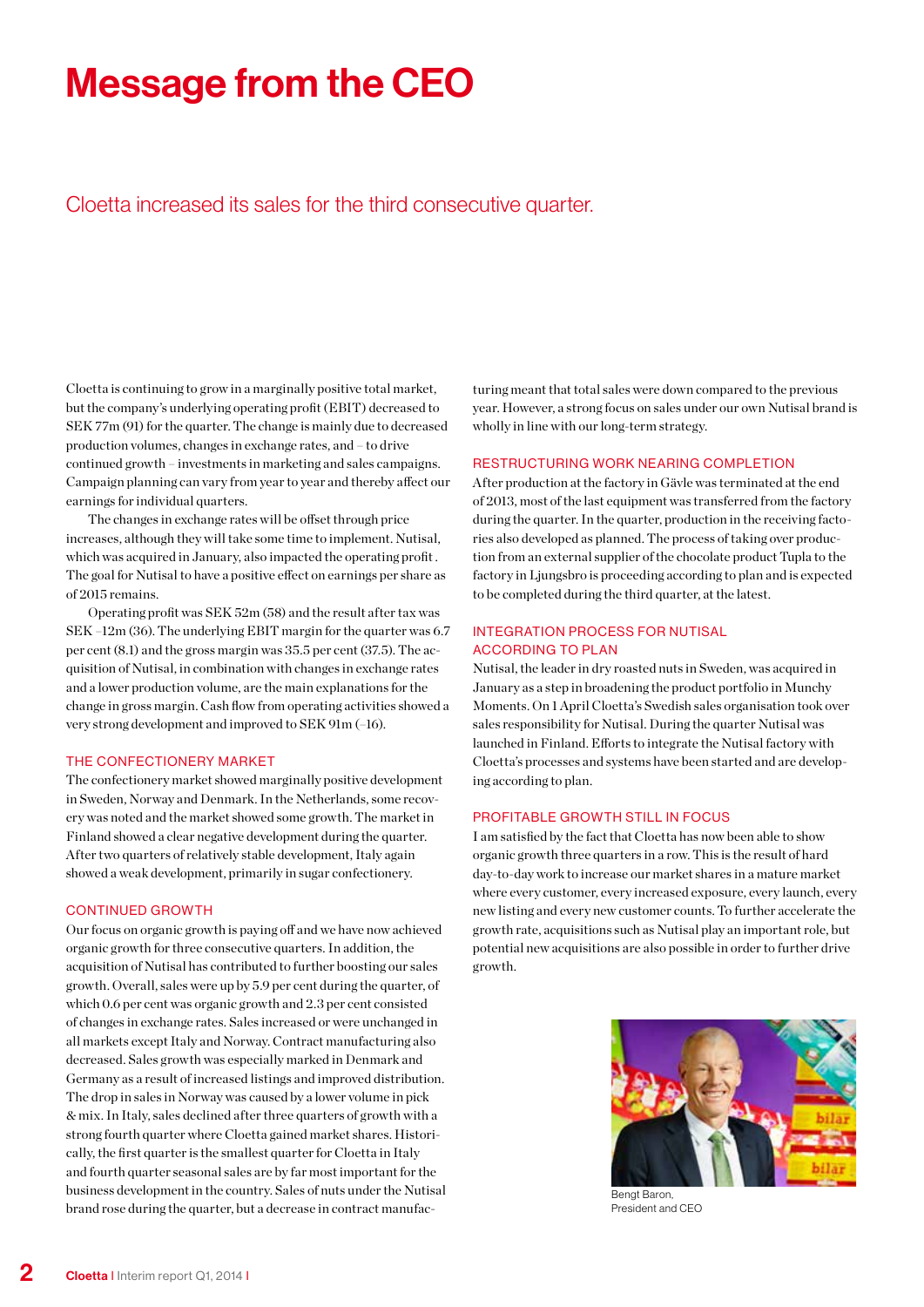## Financial overview

### **FIRST QUARTER DEVELOPMENTS**

#### Net sales

Net sales for the first quarter rose by SEK 66m to SEK 1,193m (1,127) compared to the same period of last year. Adjusted for changes in exchange rates, sales increased by 3.6 per cent in the quarter.

Sales rose or were unchanged in all markets except Italy and Norway. Contract manufacturing also decreased. Sales growth was especially marked in Denmark and Germany as a result of increased listings and improved distribution. The drop in sales in Norway was caused by a lower volume in pick & mix. After three quarters of growth and a strong fourth quarter when Cloetta gained market shares, sales declined in Italy during the first quarter.

| Changes in net sales, %   | Jan-Mar 2014 |
|---------------------------|--------------|
| Changes in exchange rates | 23           |
| Structural changes        | 3.0          |
| Organic growth            | 0.6          |
| Total                     | 59           |

#### Gross profit

Gross profit amounted to SEK 424m (422), which is equal to a gross margin of 35.5 per cent (37.5).

### Operating profit

Operating profit declined to SEK 52m (58).

Underlying EBIT Underlying EBIT was SEK 77m (91).

#### Items affecting comparability

Operating profit for the first quarter includes items affecting comparability of SEK –21m (–33).

### Net financial items

Net financial items for the quarter amounted to SEK –50m (–9). Net financial items were negatively affected by exchange differences on borrowings and cash in an amount of SEK –1m (37). The foreign exchange difference in the first quarter of 2013 was positively affected by a favourable development of the SEK rate on the revaluation of debt. Cloetta is applying hedge accounting as of 19 July 2013, which reduces the volatility of net financial items arising from the revaluation of monetary assets and liabilities. If hedge accounting had been applied in the first quarter of 2013, the foreign exchange differences on borrowings and cash would have been SEK 2m instead of SEK 37m.

#### Profit for the period

Profit for the period was SEK –12m (36), which is equal to basic and diluted earnings per share of SEK –0.04 (0.12). Income tax for the period was SEK –14m (–13).

### Acquisition of Alrifai Nutisal AB

On 8 January 2014, Cloetta Holland B.V. (a 100% participation of Cloetta AB) acquired control of Alrifai Nutisal AB (currently known as Cloetta Nutisal AB) by acquiring 100 per cent of the share capital. The primary reason for the acquisition is to broaden the Cloetta product portfolio as part of its 'Munchy Moments' strategy. Cloetta Nutisal AB owns the brand Nutisal.

For the preliminary accounting for the business combination, see page 16.

### **CASH FLOW FROM OPERATING AND INVESTING ACTIVITIES**

### Cash flow for the first quarter

Cash flow from operating activities before changes in working capital was SEK –1m (20m). The decrease compared to prior year is due to two payments of interest being the accrued interest for the fourth quarter 2013 (SEK 20m) and the first quarter 2014 (SEK 20m). Additionally the lower operating profit also impacted the cash flow. The cash flow from movements in working capital was SEK 92m (–36m). Cash flow from operating and investing activities was SEK –52m (–39).

### *Working capital*

The improvement in working capital is mainly a result of collection of receivables from seasonal sales in the fourth quarter of 2013. Cash flow from movements in working capital amounted to SEK 92m (–36). The cash flow from movements in working capital excluding the impact of the acquisition of Nutisal amounted to SEK 113m.

#### *Investments*

Cash flow from investing activities was SEK –143m (–23). The decrease is mainly the result of the acquisition of Alrifai Nutisal AB (currently known as Nutisal AB) for an amount of SEK 110m. Cash flow from investments in property, plant and equipment and intangibles amounted to SEK –36m (–54).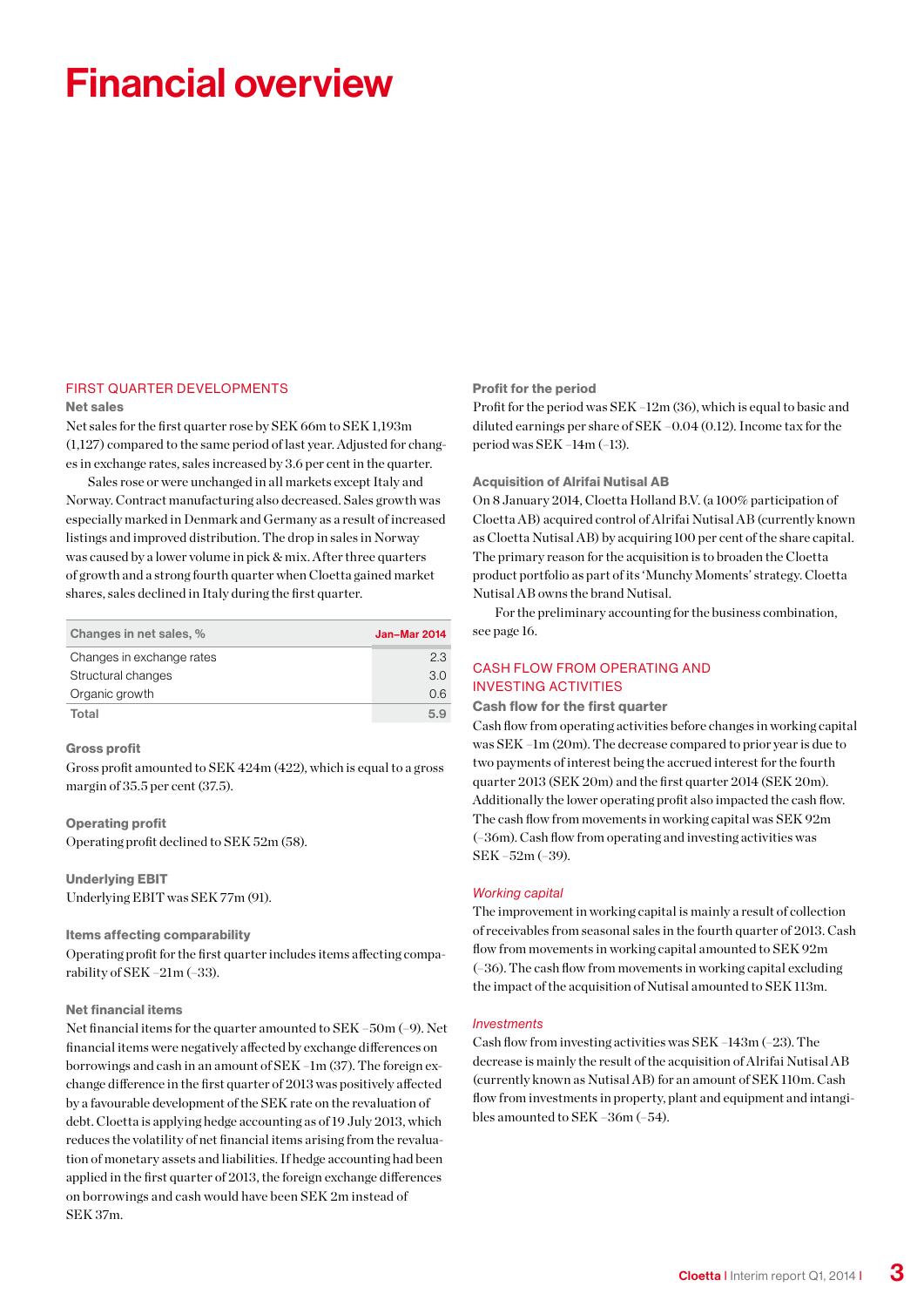#### FINANCIAL POSITION

Consolidated equity at 31 March 2014 amounted to SEK 3,758m (3,283), which is equal to SEK 13.0 per share (11.4). Net debt at 31 March 2014 was SEK 3,304m (3,019). At 31 December 2013, net debt amounted to SEK 3,230m. Adjusted for the impact of the acquisition of Alrifai Nutisal AB by SEK 148m and the impact of exchange rate differences of SEK 17m, net debt would have decreased by SEK 91m in the period.

Non-current borrowings totalled SEK 3,082m (2,380) and consisted of SEK 2,128m (2,428) in gross loans from credit institutions, senior secured notes of SEK 1,000m (0) and SEK –46m (–48) in capitalised transaction costs. Total current borrowings amounted to SEK 290m (888) and consisted of SEK 135m (360) in gross loans from credit institutions, SEK –18m (–19) in capitalised transaction costs, SEK 171m (542) in a credit overdraft facility, and accrued interest on loans from credit institutions and senior secured notes for an amount of SEK 2m (0). The short-term gross loans from credit institutions in an amount of SEK 135m (360) consist of a short-term repayment obligation for the last three quarters of 2014 and the first quarter of 2015.

| <b>SEKm</b>                      |                | 31 Mar 2014 31 Mar 2013 31 Dec 2013 |        |
|----------------------------------|----------------|-------------------------------------|--------|
| Gross non-current borrowings     | 2,128          | 2,428                               | 2,144  |
| Gross current borrowings         | 135            | 360                                 | 135    |
| Credit overdraft facility        | 171            | 542                                 | 73     |
| Senior secured notes             | 1,000          |                                     | 1,000  |
| Derivative financial instruments | 24             | 15                                  | 23     |
| Interest payable                 | $\overline{c}$ |                                     | 22     |
| Gross debt                       | 3,460          | 3,345                               | 3,397  |
| Cash and cash equivalents        | $-156$         | $-326$                              | $-167$ |
| Net debt                         | 3.304          | 3,019                               | 3,230  |

Cash and cash equivalents at 31 March 2014, excluding longterm unutilised overdraft facilities, amounted to SEK 156m (326). At 31 March 2014 Cloetta had unutilised overdraft facilities for a total of SEK 516m (168).

### OTHER DISCLOSURES

### Restructuring

In 2012, decisions were made to close the factories in Aura, Finland, and in Alingsås and Gävle, Sweden, in order to eliminate excess capacity in the Group's production structure. A decision was also made to rationalise warehousing operations in Scandinavia. The factories in Alingsås, Sweden, and Aura, Finland, were closed at the end of 2012 and the beginning of 2013, respectively. Production in the factory in Gävle, Sweden, was terminated by year-end 2013. The rationalisation of warehousing operations in Scandinavia was completed in 2013.

### Seasonal variations

Cloetta's sales and operating profit are subject to some seasonal variations. Sales in the first and second quarters are affected by the Easter holiday, depending on in which quarter it occurs. In the fourth quarter, sales are usually higher than in the first three quarters of the year, which is mainly attributable to the sale of products in Sweden and Italy in connection with the holiday season.

#### Employees

The average number of employees during the quarter was 2,410 (2,410). The impact of the closure of the Gävle plant has been offset by the new employees related to the acquisitions of FTF Sweets Ltd. and Cloetta Nutisal AB.

#### Events after the balance sheet date

After the end of the reporting period, no significant events have taken place that could affect the company's operations.

#### Annual General Meeting

The Annual General Meeting will be held at 2:00 p.m. on Tuesday, 29 April 2014, at Norra Latin, Drottninggatan 71B in Stockholm.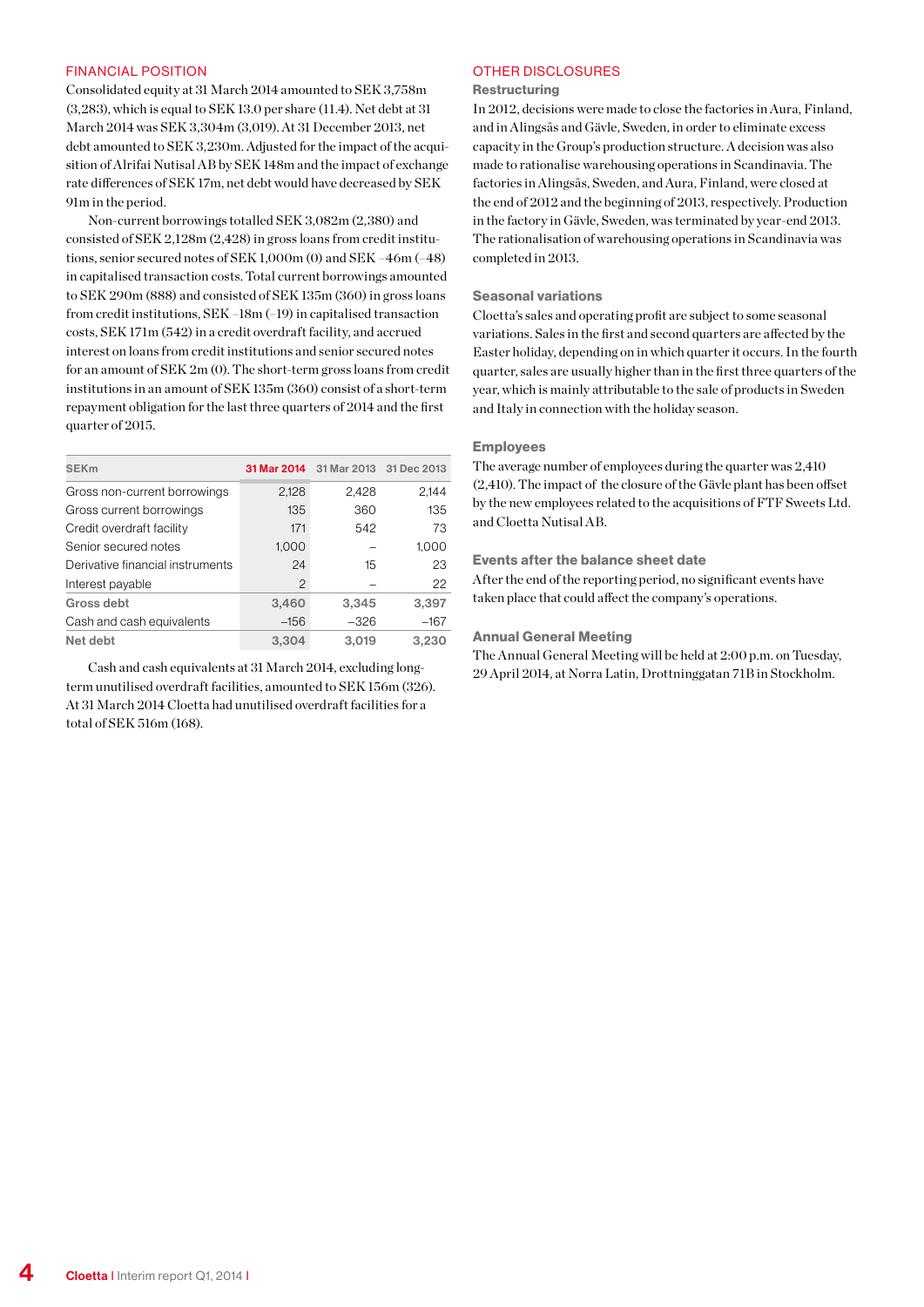### Cash flow from operating and investing activities

|                                                                                       | <b>First quarter</b> |              |                |
|---------------------------------------------------------------------------------------|----------------------|--------------|----------------|
| <b>SEK<sub>m</sub></b>                                                                | Jan-Mar 2014         | Jan-Mar 2013 | Full year 2013 |
| Cash flow from operating activities before<br>changes in working capital              | $-\vert$             | 20           | 408            |
| Cash flow from changes in working capital                                             | 92                   | $-36$        | $-277$         |
| Cash flow from operating activities                                                   | 91                   | $-16$        | 131            |
| Cash flows from investments in property,<br>plant and equipment and intangible assets | $-36$                | $-54$        | $-211$         |
| Other cash flow from investing activities                                             | $-107$               | 31           | 9              |
| Cash flow from investing activities                                                   | $-143$               | $-23$        | $-202$         |
| Cash flow from operating and investing activities                                     | $-52$                | $-39$        | $-71$          |

NET SALES SEKm 2013 2014  $\Omega$ 200 400 600 800 1,000 1,200 1,400 1,600 Q1 Q2 Q3 Q4 CASH-FLOW FROM OPERATING ACTIVITIES SEKm **2013** 2014 –25 0 25 50 75 100 125 150 Q1 Q2 Q3 Q4 UNDERLYING EBIT SEKm 2013 2014  $\overline{O}$ 50 100 150 200 250 Q1 Q2 Q3 Q4

The Board of Directors hereby gives its assurance that the interim report provides a true and fair view of the business activities, financial position and results of operations of the Group and the Parent Company, and describes the significant risks and uncertainties to which the Parent Company and the Group companies are exposed.

> Stockholm, 25 April 2014 Cloetta AB (publ)

The Board of Directors

*The information in this interim report has not been reviewed by the company's auditors.*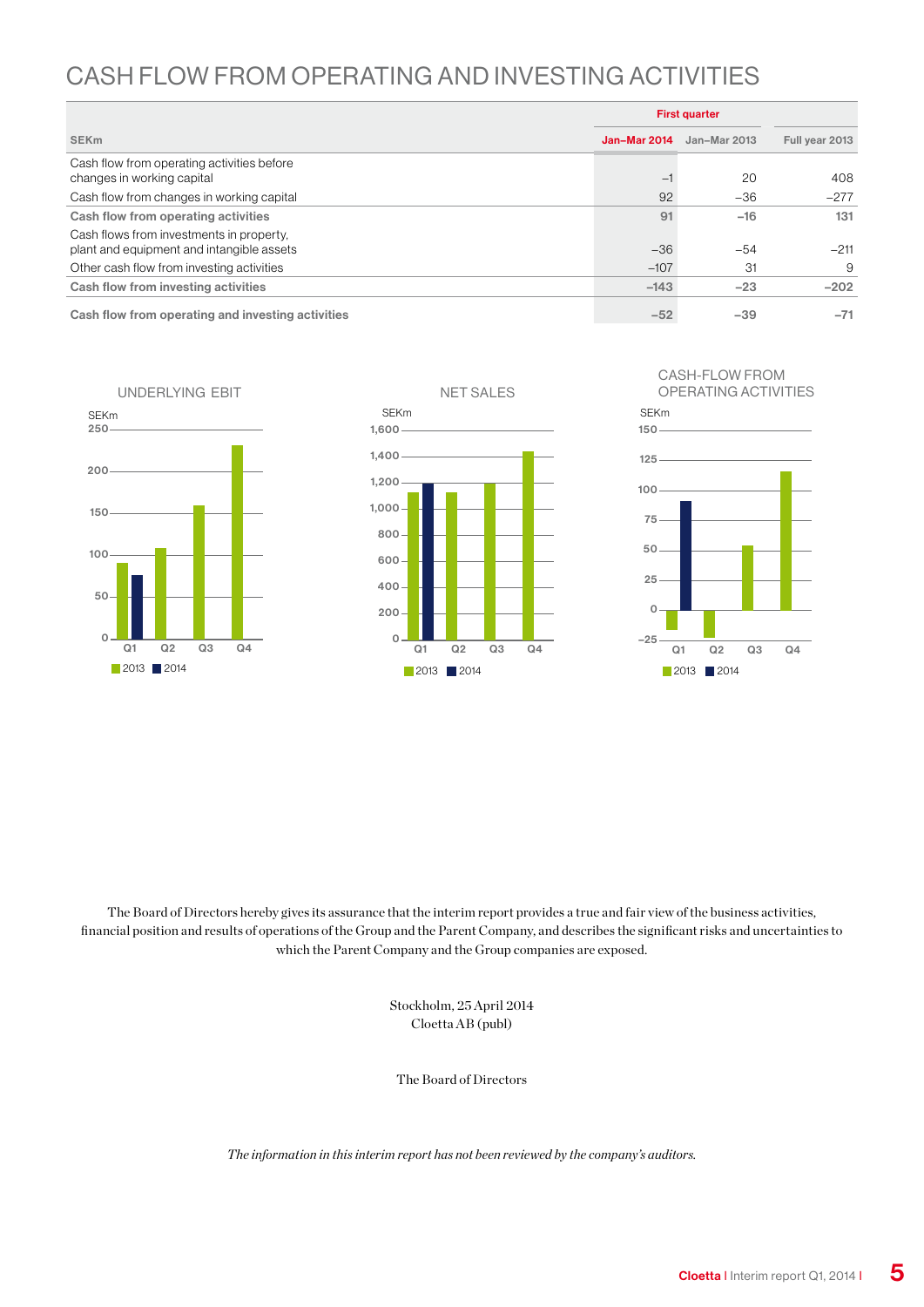## Financial statements in summary

### Consolidated profit and loss account

|                                                    |                     | <b>First quarter</b><br><b>Rolling 12</b> |                   |                |
|----------------------------------------------------|---------------------|-------------------------------------------|-------------------|----------------|
| <b>SEKm</b>                                        | <b>Jan-Mar 2014</b> | Jan-Mar 2013                              | Apr 2013-Mar 2014 | Full year 2013 |
| Net sales                                          | 1,193               | 1,127                                     | 4,959             | 4,893          |
| Cost of goods sold                                 | $-769$              | $-705$                                    | $-3,145$          | $-3,081$       |
| <b>Gross profit</b>                                | 424                 | 422                                       | 1,814             | 1,812          |
| Other income                                       | $\overline{O}$      | $\overline{7}$                            | 5                 | 12             |
| Selling expenses                                   | $-203$              | $-206$                                    | $-847$            | $-850$         |
| General and administrative expenses                | $-169$              | $-165$                                    | $-560$            | $-556$         |
| <b>Operating profit</b>                            | 52                  | 58                                        | 412               | 418            |
| Exchange gains/losses on borrowings and cash       |                     |                                           |                   |                |
| and cash equivalents in foreign currencies         | $-1$                | 37                                        | $-50$             | $-12$          |
| Other financial income<br>Other financial expenses | $-50$               | 9<br>$-55$                                | 16<br>$-215$      | 24<br>$-220$   |
|                                                    |                     |                                           |                   |                |
| Net financial items                                | $-50$               | $-9$                                      | $-249$            | $-208$         |
| Profit/loss before tax                             | $\overline{2}$      | 49                                        | 163               | 210            |
| Income tax expense                                 | $-14$               | $-13$                                     | 53                | 54             |
| Profit/loss for the period                         | $-12$               | 36                                        | 216               | 264            |
| Profit/loss for the period attributable to:        |                     |                                           |                   |                |
| <b>Owners of the Parent Company</b>                | $-12$               | 36                                        | 216               | 264            |
| Earnings per share, SEK                            |                     |                                           |                   |                |
| <b>Basic</b>                                       | $-0.04$             | 0,12                                      | 0,75              | 0,92           |
| Diluted <sup>1</sup>                               | $-0.04$             | 0,12                                      | 0,75              | 0,92           |
| Number of shares at end of period                  | 288,619,299         | 288,619,299                               | 288,619,299       | 288,619,299    |
| Average numbers of shares (basic) <sup>1</sup>     | 287,581,689         | 288,619,299                               | 287,755,098       | 288,010,947    |
| Average numbers of shares (diluted) <sup>1</sup>   | 287,657,851         | 288,619,299                               | 287,789,957       | 288,026,408    |

1 Cloetta entered into a long-term forward contract to repurchase own shares to fulfill its future obligation to deliver the shares to the participants of the long-term share based incentive plan. Earnings per share are calculated on the average number of shares adjusted for the effect of the forward contract to repurchase own shares. The forward contract to repurchase own shares covers a total of 1,037,610 Cloetta AB shares for an amount of SEK 18,50678 per share.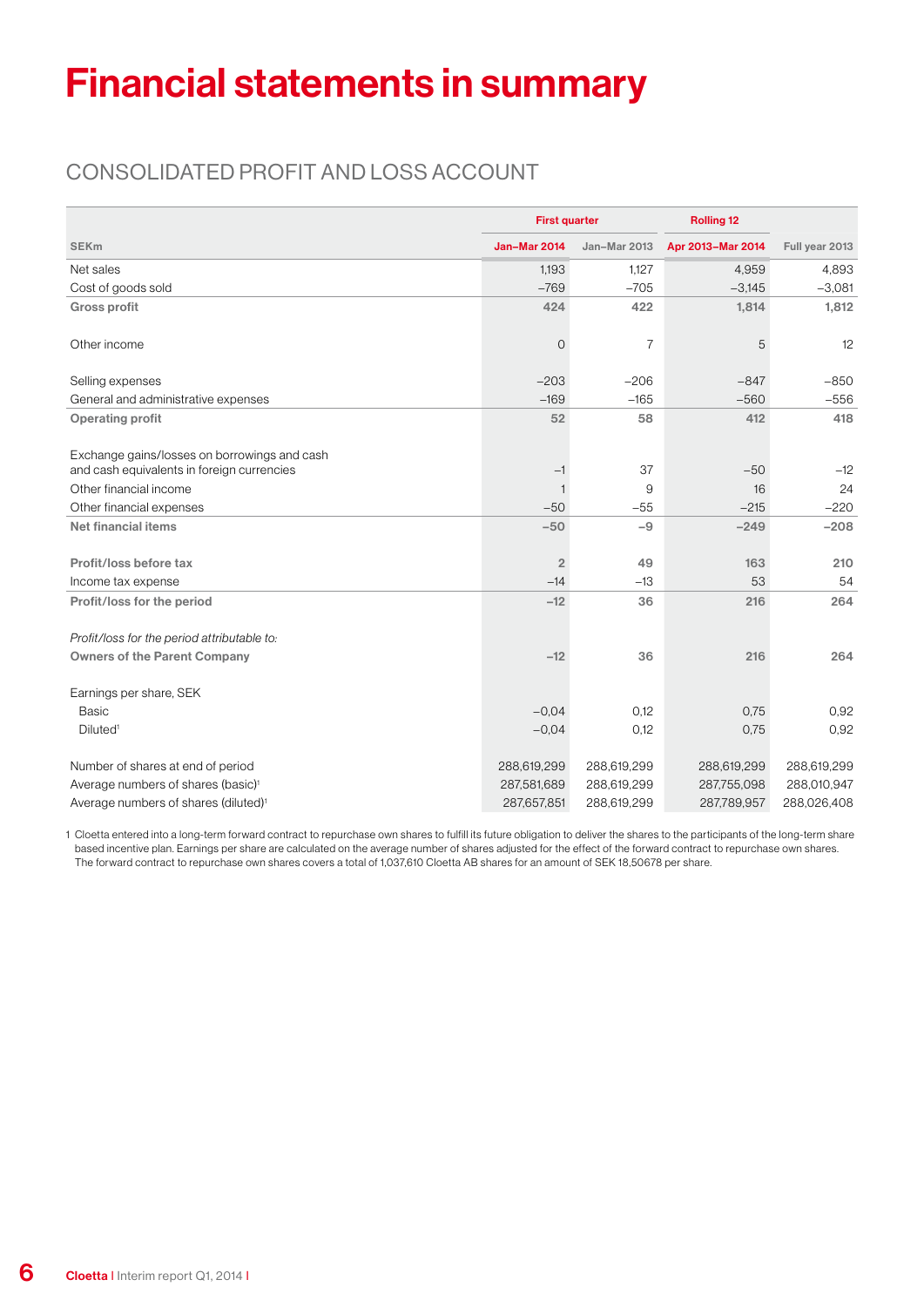### Consolidated statement of comprehensive income

|                                                                                                                          | <b>First quarter</b> |              |                |  |
|--------------------------------------------------------------------------------------------------------------------------|----------------------|--------------|----------------|--|
| <b>SEK<sub>m</sub></b>                                                                                                   | <b>Jan-Mar 2014</b>  | Jan-Mar 2013 | Full year 2013 |  |
| Profit/loss for the period                                                                                               | $-12$                | 36           | 264            |  |
| Other comprehensive income                                                                                               |                      |              |                |  |
| Remeasurement of defined benefit pension plans                                                                           | $-20$                | 37           | 86             |  |
| Income tax on other comprehensive income that will not be reclassified<br>subsequently to profit and loss for the period | 4                    | $-8$         | $-19$          |  |
| Items that cannot be reclassified to profit or loss for the period                                                       | $-16$                | 29           | 67             |  |
| Hedge of a net investment in a foreign operation                                                                         | $-8$                 |              | $-54$          |  |
| Currency translation differences                                                                                         | 44                   | $-108$       | 148            |  |
| Income tax on other comprehensive income that will be reclassified<br>subsequently to profit and loss for the period     | 2                    |              | 12             |  |
| Items that have been reclassified<br>or can be reclassified to profit or loss for the period                             | 38                   | $-108$       | 106            |  |
| Total other comprehensive income                                                                                         | 22                   | $-79$        | 173            |  |
| Total comprehensive income, net of tax                                                                                   | 10                   | $-43$        | 437            |  |
| Total comprehensive income for the period attributable to:                                                               |                      |              |                |  |
| Owners of the Parent Company                                                                                             | 10                   | $-43$        | 437            |  |

### $RESTRUCTURINGS<sup>1,2</sup>$

|                                                                   | <b>First quarter</b> |              | <b>Rolling 12</b> |                |
|-------------------------------------------------------------------|----------------------|--------------|-------------------|----------------|
| <b>SEKm</b>                                                       | Jan-Mar 2014         | Jan-Mar 2013 | Apr 2013-Mar 2014 | Full year 2013 |
| Integration and factory restructurings                            | $-21$                | $-33$        | $-155$            | $-167$         |
| 1 Corresponding line in the consolidated profit and loss account: |                      |              |                   |                |
| Net sales                                                         |                      | -            |                   |                |
| Cost of goods sold                                                | $-11$                | $-11$        | $-121$            | $-121$         |
| Other income                                                      |                      |              | 5                 | 12             |
| Selling expenses                                                  |                      |              | $-4$              | $-4$           |
| General and administrative expenses                               | $-10$                | $-29$        | $-35$             | $-54$          |
| Total                                                             | $-21$                | $-33$        | $-155$            | $-167$         |

2 Excluding exchange rate differences.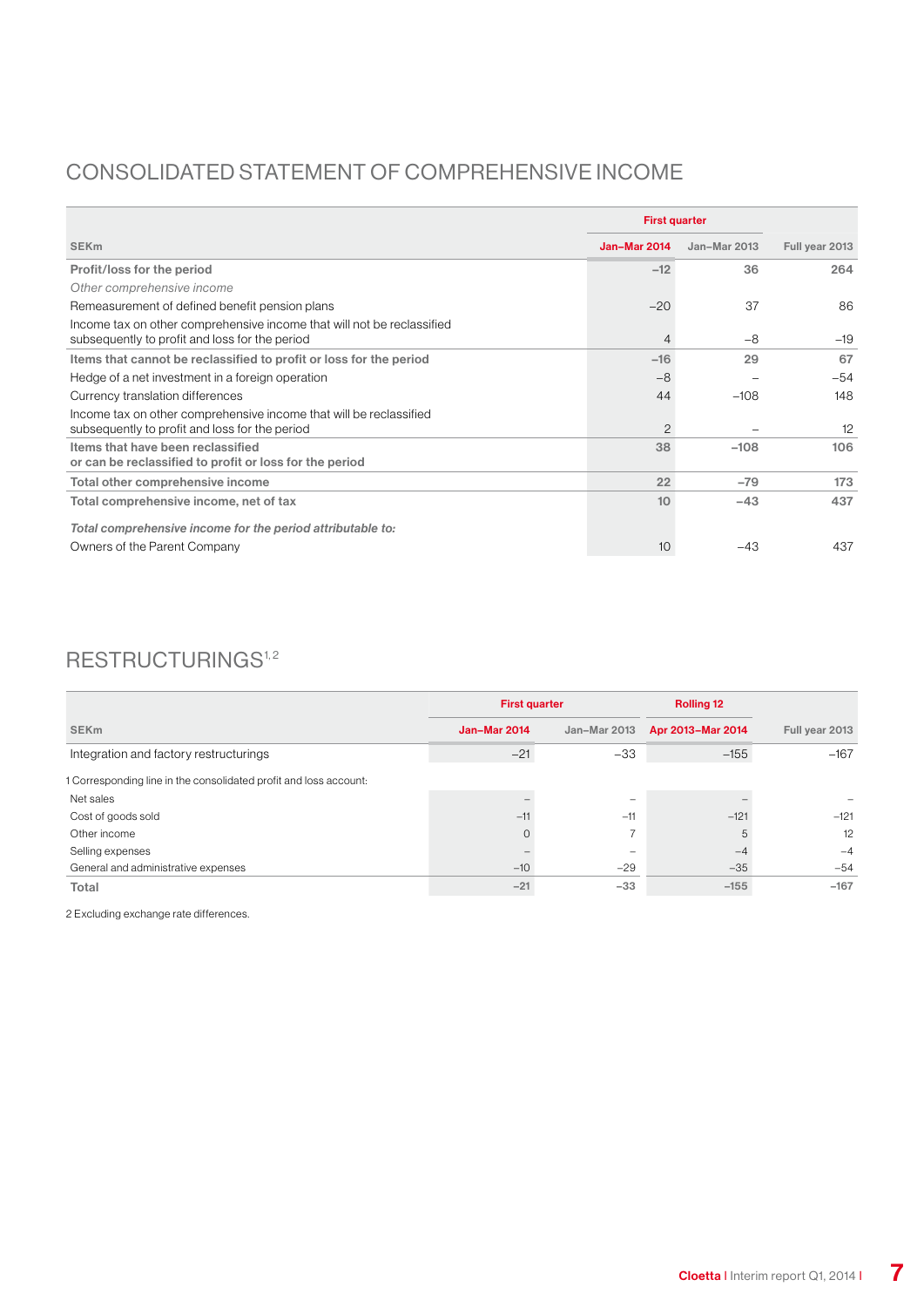### Consolidated balance sheet

| <b>SEKm</b>                                                   | 31 Mar 2014 | 31 Mar 2013  | 31 Dec 2013    |
|---------------------------------------------------------------|-------------|--------------|----------------|
| Intangible assets                                             | 5,505       | 4,994        | 5,252          |
| Property, plant and equipment                                 | 1,621       | 1,589        | 1,660          |
| Deferred tax asset                                            | 67          | 44           | 73             |
| Derivative financial instruments                              |             | 0            |                |
| Other financial assets                                        | 101         | 86           | 91             |
| Total non-current assets                                      | 7,294       | 6,713        | 7,076          |
| Inventories                                                   | 862         | 799          | 798            |
| Other current assets                                          | 890         | 747          | 933            |
| Cash and cash equivalents                                     | 156         | 326          | 167            |
| <b>Total current assets</b>                                   | 1,908       | 1,872        | 1,898          |
| Assets held for sale                                          | 67          | 20           | 15             |
| <b>TOTAL ASSETS</b>                                           | 9,269       | 8,605        | 8,989          |
| <b>Equity</b>                                                 | 3,758       | 3,283        | 3,747          |
| <b>Borrowings</b>                                             | 3,082       | 2,380        | 3,096          |
| Deferred tax liability                                        | 387         | 409          | 397            |
| Derivative financial instruments                              | 21          | $\mathbf{O}$ | 21             |
| Other non-current liabilities                                 | 114         |              | $\overline{c}$ |
| Provisions for pensions and other long-term employee benefits | 382         | 412          | 360            |
| Provisions                                                    | 12          | 11           | $\overline{7}$ |
| <b>Total non-current liabilities</b>                          | 3,998       | 3,212        | 3,883          |
| <b>Borrowings</b>                                             | 290         | 888          | 212            |
| Derivative financial instruments                              | 3           | 15           | $\overline{c}$ |
| Other current liabilities                                     | 1,177       | 1,162        | 1,066          |
| Provisions                                                    | 43          | 45           | 79             |
| <b>Total current liabilities</b>                              | 1,513       | 2,110        | 1,359          |
| <b>TOTAL EQUITY AND LIABILITIES</b>                           | 9,269       | 8,605        | 8,989          |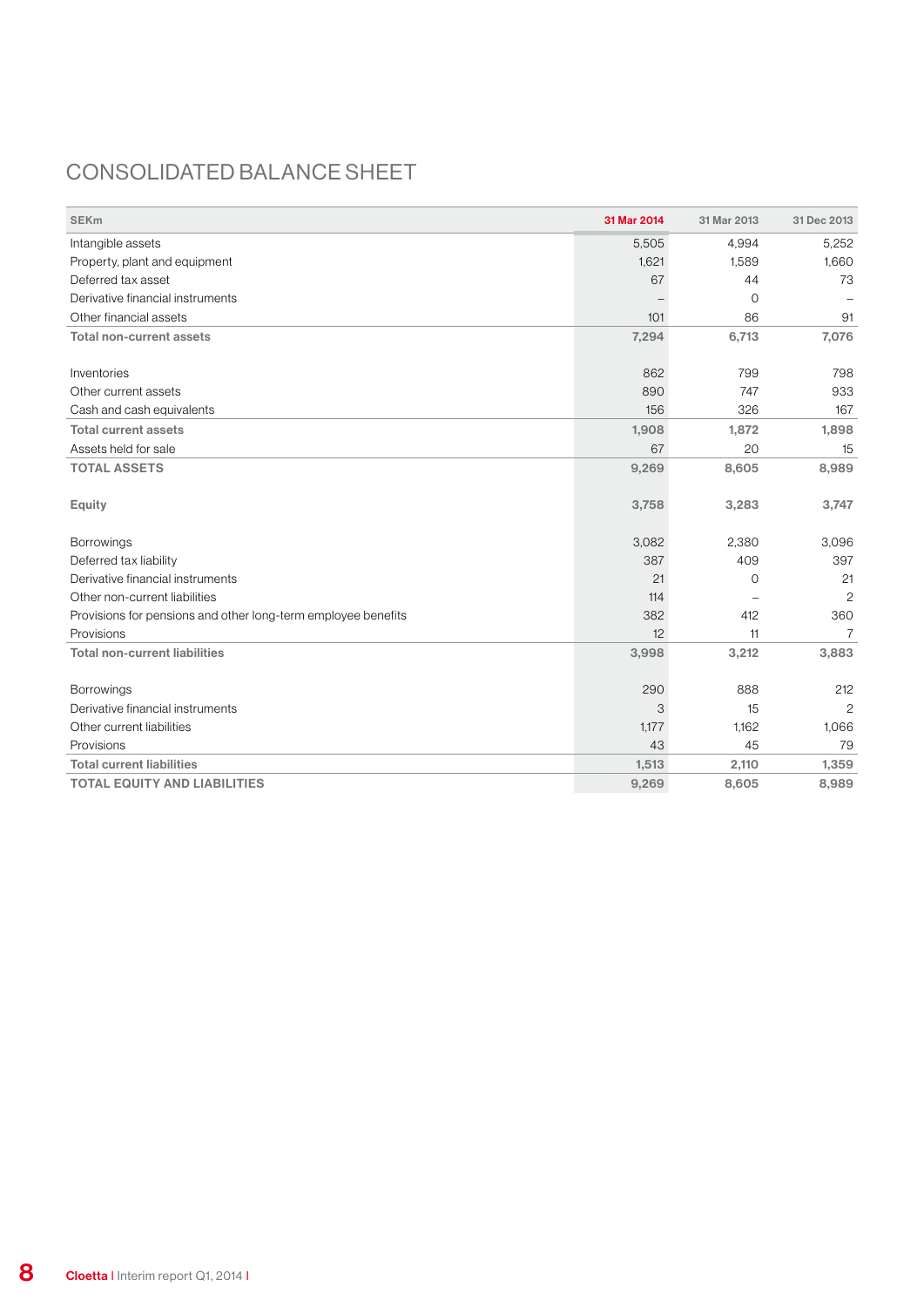### Consolidated statement of changes in equity

| <b>SEK<sub>m</sub></b>                    | <b>Jan-Mar 2014</b> | Jan-Mar 2013 | Full year 2013 |
|-------------------------------------------|---------------------|--------------|----------------|
| Equity at beginning of period             | 3,747               | 3,326        | 3,326          |
|                                           |                     |              |                |
| Profit/loss for the period                | $-12$               | 36           | 264            |
| Other comprehensive income                | 22                  | $-79$        | 173            |
| Total comprehensive income                | 10                  | $-43$        | 437            |
|                                           |                     |              |                |
| <b>Transactions with owners</b>           |                     |              |                |
| Forward contract to repurchase own shares |                     |              | $-19$          |
| Share-based payments                      |                     |              | 3              |
| <b>Total transactions with owners</b>     |                     |              | $-16$          |
|                                           |                     |              |                |
| Equity at end of period                   | 3,758               | 3,283        | 3,747          |

### Consolidated cash flow statement

|                                                                       | <b>First quarter</b> |              |                |
|-----------------------------------------------------------------------|----------------------|--------------|----------------|
| <b>SEK<sub>m</sub></b>                                                | <b>Jan-Mar 2014</b>  | Jan-Mar 2013 | Full year 2013 |
| Cash flow from operating activities before changes in working capital | $-1$                 | 20           | 408            |
| Cash flow from changes in working capital                             | 92                   | $-36$        | $-277$         |
| Cash flow from operating activities                                   | 91                   | $-16$        | 131            |
| Cash flows from investments in property, plant and equipment          |                      |              |                |
| and intangible assets                                                 | $-36$                | $-54$        | $-211$         |
| Other cash flow from investing activities                             | $-107$               | 31           | 9              |
| Cash flow from investing activities                                   | $-143$               | $-23$        | $-202$         |
| Cash flow from operating and investing activities                     | $-52$                | $-39$        | $-71$          |
| Cash flow from financing activities                                   | 46                   | 59           | $-65$          |
| Cash flow for the period                                              | $-6$                 | 20           | $-136$         |
| Cash and cash equivalents at beginning of period                      | 167                  | 306          | 306            |
| Cash flow for the period                                              | $-6$                 | 20           | $-136$         |
| Exchange difference                                                   | $-5$                 | $\Omega$     | $-3$           |
| Cash and cash equivalents at end of period                            | 156                  | 326          | 167            |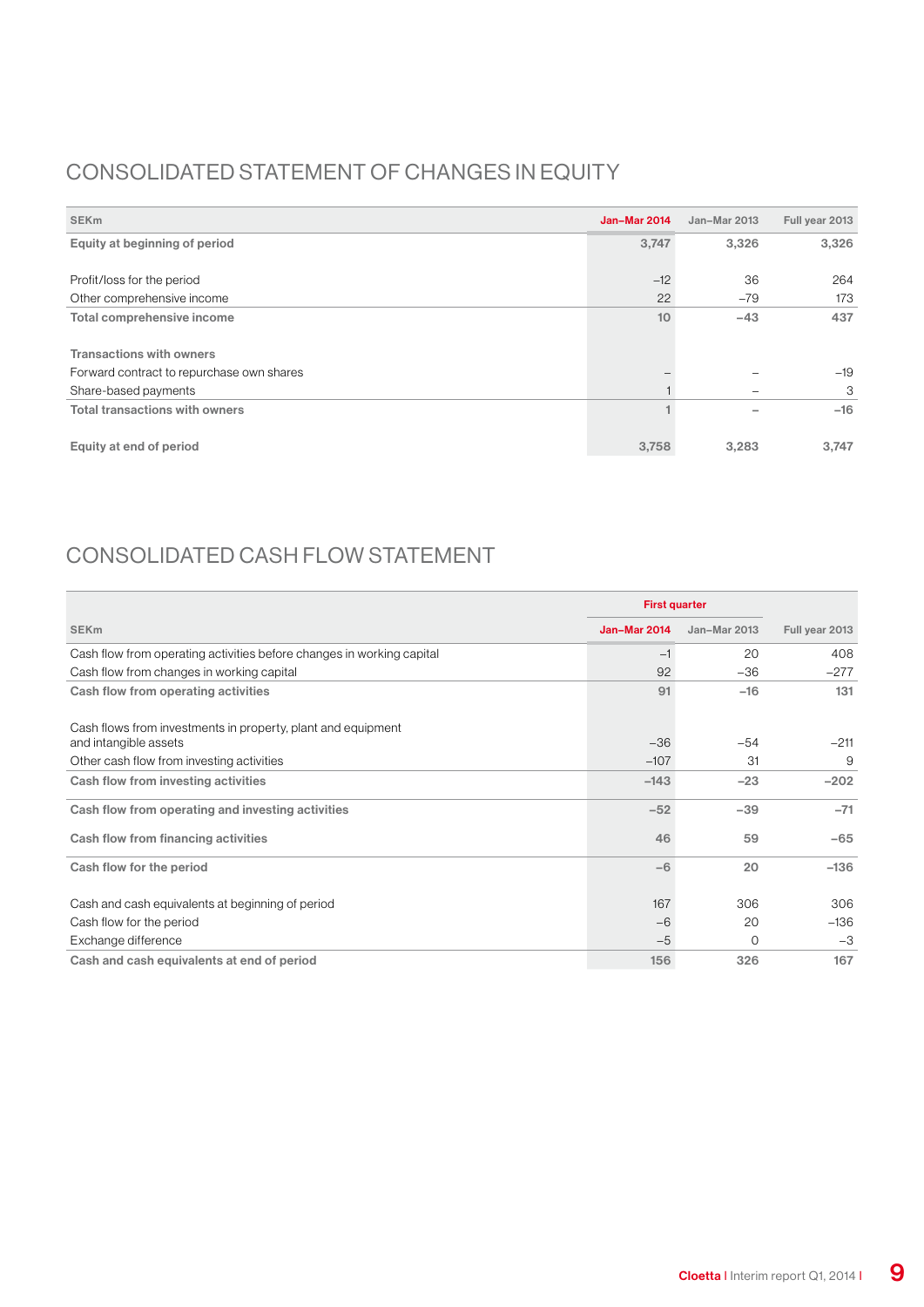### Key figures

|                                                    | <b>First quarter</b> |              |                |  |
|----------------------------------------------------|----------------------|--------------|----------------|--|
| <b>SEKm</b>                                        | <b>Jan-Mar 2014</b>  | Jan-Mar 2013 | Full year 2013 |  |
| Profit                                             |                      |              |                |  |
| Net sales                                          | 1,193                | 1,127        | 4,893          |  |
| Net sales, growth, %                               | 5.9                  | 4.0          | 0.7            |  |
| Organic net sales, growth, %                       | 0.6                  | $-3.3$       | $-1.0$         |  |
| Gross margin, %                                    | 35.5                 | 37.5         | 37.0           |  |
| Underlying EBITDA                                  | 123                  | 134          | 766            |  |
| Underlying EBITDA margin, %                        | 10.7                 | 11.9         | 15.6           |  |
| Depreciation                                       | $-47$                | $-43$        | $-175$         |  |
| Amortisation                                       | $-1$                 | 0            | $-2$           |  |
| Underlying EBIT                                    | 77                   | 91           | 591            |  |
| Underlying EBIT margin, %                          | 6.7                  | 8.1          | 12.0           |  |
| Restructuring                                      | $-21$                | $-33$        | $-167$         |  |
| Operating profit (EBIT)                            | 52                   | 58           | 418            |  |
| Operating profit margin (EBIT margin), %           | 4.4                  | 5.2          | 8.5            |  |
| Profit margin, %                                   | 0.2                  | 4.4          | 4.3            |  |
| <b>Financial position</b>                          |                      |              |                |  |
| Working capital                                    | 673                  | 484          | 763            |  |
| Capital expenditure                                | $-36$                | $-54$        | $-211$         |  |
| Net debt                                           | 3,304                | 3,019        | 3,230          |  |
| Capital employed                                   | 7,537                | 6,978        | 7,438          |  |
| Return on capital employed, % (Rolling 12 months)  | 5.8                  | 2.6          | 6.1            |  |
| Equity/assets ratio, %                             | 40.5                 | 38.2         | 41.7           |  |
| Net debt/equity ratio, %                           | 87.9                 | 92.0         | 86.2           |  |
| Return on equity, % (Rolling 12 months)            | 5.7                  | 2.5          | 7.0            |  |
| Equity per share, SEK                              | 13.0                 | 11.4         | 13.0           |  |
| Net debt/underlying EBITDA (Rolling 12 months)     | 4.4                  | 4.7          | 4.2            |  |
| Cash flow                                          |                      |              |                |  |
| Cash flow from operating activities                | 91                   | $-16$        | 131            |  |
| Investments in non-current assets                  | $-143$               | $-23$        | $-202$         |  |
| Cash flow after investments                        | $-52$                | $-39$        | $-71$          |  |
| Cash conversion, %                                 | 70.7                 | 59.7         | 72.5           |  |
| Cash flow from operating activities per share, SEK | 0.3                  | $-0.1$       | 0.5            |  |
| <b>Employees</b>                                   |                      |              |                |  |
| Average number of employees                        | 2,410                | 2.410        | 2.472          |  |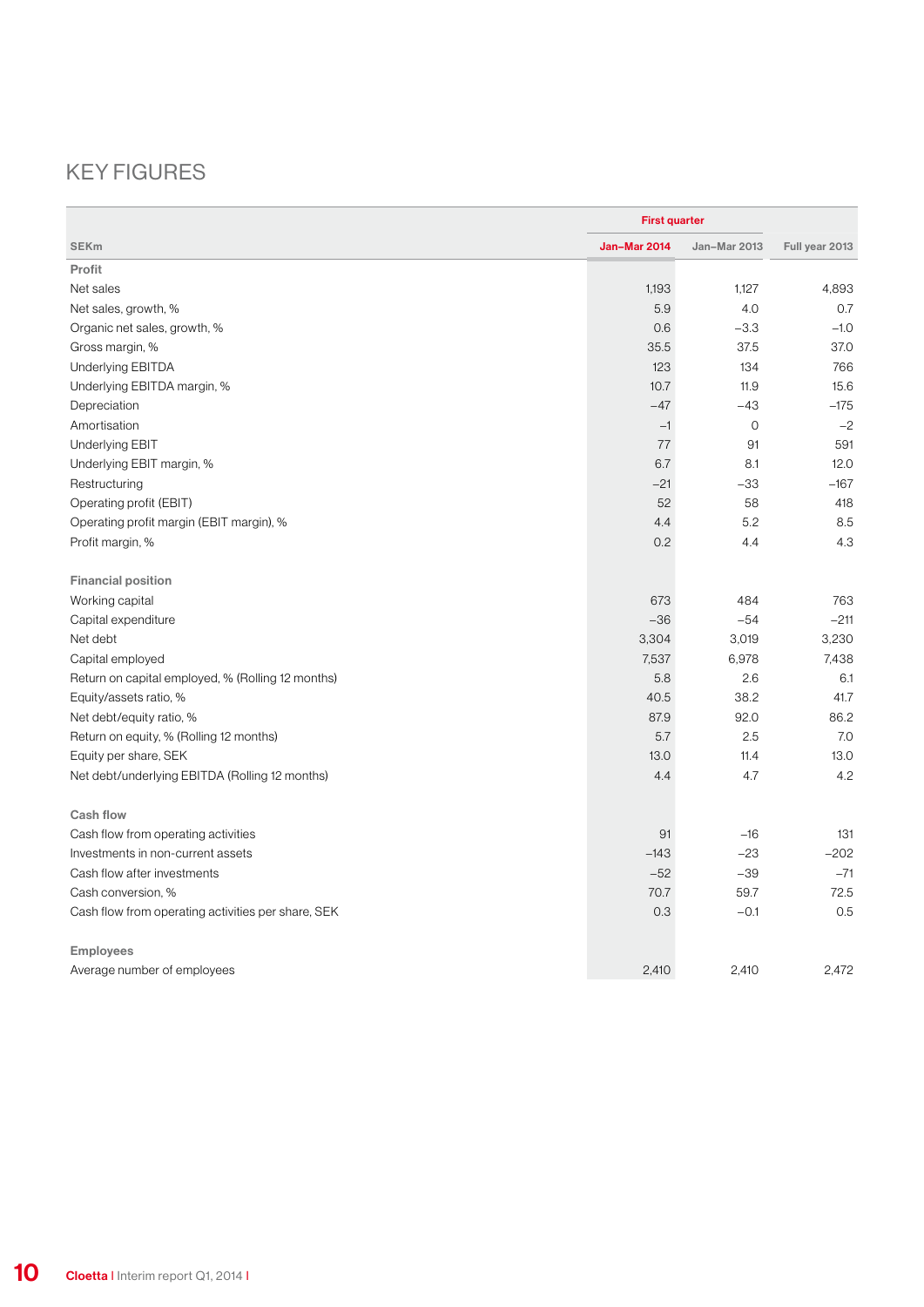### QUARTERLY DATA

| <b>SEKm</b>                                                                                   | Q1 2014        | Q4 2013        | Q3 2013        | Q2 2013 | Q1 2013 | Q4 2012      | Q3 2012      | Q2 2012      | Q1 2012        |
|-----------------------------------------------------------------------------------------------|----------------|----------------|----------------|---------|---------|--------------|--------------|--------------|----------------|
| <b>PROFIT AND LOSS ACCOUNT</b>                                                                |                |                |                |         |         |              |              |              |                |
| Net sales                                                                                     | 1,193          | 1,441          | 1.194          | 1,131   | 1,127   | 1,404        | 1,159        | 1,212        | 1,084          |
| Cost of goods sold                                                                            | $-769$         | $-939$         | $-741$         | $-696$  | $-705$  | $-930$       | $-730$       | $-799$       | $-698$         |
| <b>Gross profit</b>                                                                           | 424            | 502            | 453            | 435     | 422     | 474          | 429          | 413          | 386            |
| Other income                                                                                  | $\mathbf 0$    | 0              | $\overline{c}$ | 3       | 7       | 9            | 4            | $\circ$      | 0              |
| Selling expenses                                                                              | $-203$         | $-219$         | $-197$         | $-228$  | $-206$  | $-211$       | $-185$       | $-270$       | $-222$         |
| General and administrative expenses                                                           | $-169$         | $-108$         | $-127$         | $-156$  | $-165$  | $-190$       | $-158$       | $-196$       | $-158$         |
| <b>Operating profit/loss</b>                                                                  | 52             | 175            | 131            | 54      | 58      | 82           | 90           | $-53$        | 6              |
| Exchange gains/losses on<br>borrowings and cash and cash<br>equivalents in foreign currencies | $-1$           | $-5$           | 34             | $-78$   | 37      | 39           | $-14$        | $-9$         | $\overline{4}$ |
| Other financial income                                                                        | 1              | $\overline{c}$ | 2              | 11      | 9       | $\mathbf{2}$ | $\mathbf{O}$ | $\mathbf{1}$ | $\mathbf{2}$   |
| Other financial expenses                                                                      | $-50$          | $-45$          | $-66$          | $-54$   | $-55$   | $-51$        | $-46$        | $-69$        | $-124$         |
| <b>Net financial items</b>                                                                    | $-50$          | $-48$          | $-30$          | $-121$  | $-9$    | $-10$        | $-60$        | $-77$        | $-118$         |
| Profit/loss before tax                                                                        | $\overline{2}$ | 127            | 101            | $-67$   | 49      | 72           | 30           | $-130$       | $-112$         |
| Income tax expense                                                                            | $-14$          | 59             | $-15$          | 23      | $-13$   | 83           | $-17$        | 8            | $-7$           |
| Profit/loss for the period                                                                    | $-12$          | 186            | 86             | $-44$   | 36      | 155          | 13           | $-122$       | $-119$         |
| Profit/loss for the period attributable to:                                                   |                |                |                |         |         |              |              |              |                |
| Owners of the Parent Company                                                                  | $-12$          | 186            | 86             | $-44$   | 36      | 155          | 13           | $-122$       | $-119$         |
| <b>KEY FIGURES</b>                                                                            |                |                |                |         |         |              |              |              |                |
| <b>Underlying EBIT</b>                                                                        | 77             | 231            | 160            | 109     | 91      | 201          | 124          | 51           | 47             |
| <b>Underlying EBITDA</b>                                                                      | 123            | 274            | 205            | 148     | 139     | 244          | 168          | 93           | 92             |
| Return on equity, %                                                                           | 5.7            | 7.0            | 6.7            | 4.6     | 2.5     | $-2.2$       | $-3.2$       | $-3.9$       | $-3.0$         |
| Equity per share, SEK                                                                         | 13.0           | 13.0           | 12.0           | 11.9    | 11.4    | 11.5         | 11.2         | 11.5         | 11.0           |
| Net debt/underlying EBITDA<br>(Rolling 12 months)                                             | 4.4            | 4.2            | 4.4            | 4.6     | 4.7     | 5.1          | 5.3          | 5.2          | 6.4            |
| Cash flow from operating<br>activities per share, SEK                                         | 0.3            | 0.4            | 0.2            | $-0.1$  | $-0.1$  | 0.5          | 0.3          | 0.5          | $-0.1$         |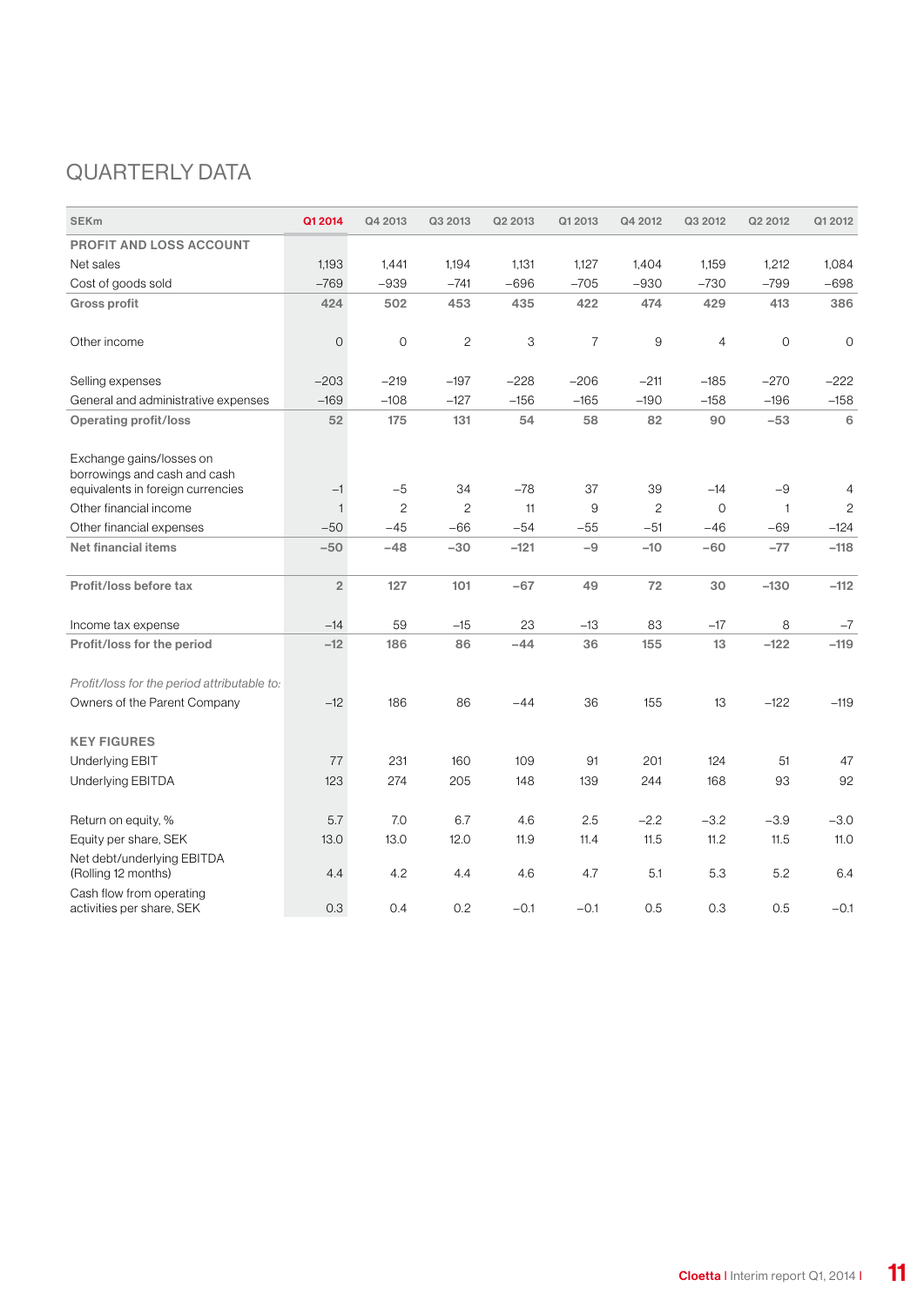## Parent Company

### Summary parent company profit and loss accounts

| <b>SEK<sub>m</sub></b>              | Jan-Mar 2014 | Jan-Mar 2013 | Jan-Dec 2013   |
|-------------------------------------|--------------|--------------|----------------|
| Net sales                           | 24           | 11           | 86             |
| <b>Gross profit</b>                 | 24           | 11           | 86             |
|                                     |              |              |                |
| Other income                        | $\Omega$     | 6            | 12             |
| General and administrative expenses | $-29$        | $-31$        | $-124$         |
| <b>Operating profit/loss</b>        | $-5$         | $-14$        | $-26$          |
|                                     |              |              |                |
| Net financial items                 | $-7$         | $-8$         | 29             |
| Profit/loss before tax              | $-12$        | $-22$        | 3              |
|                                     |              |              |                |
| Income tax expense                  | 3            | 5            | $-1$           |
| Profit/loss for the period          | $-9$         | $-17$        | $\overline{2}$ |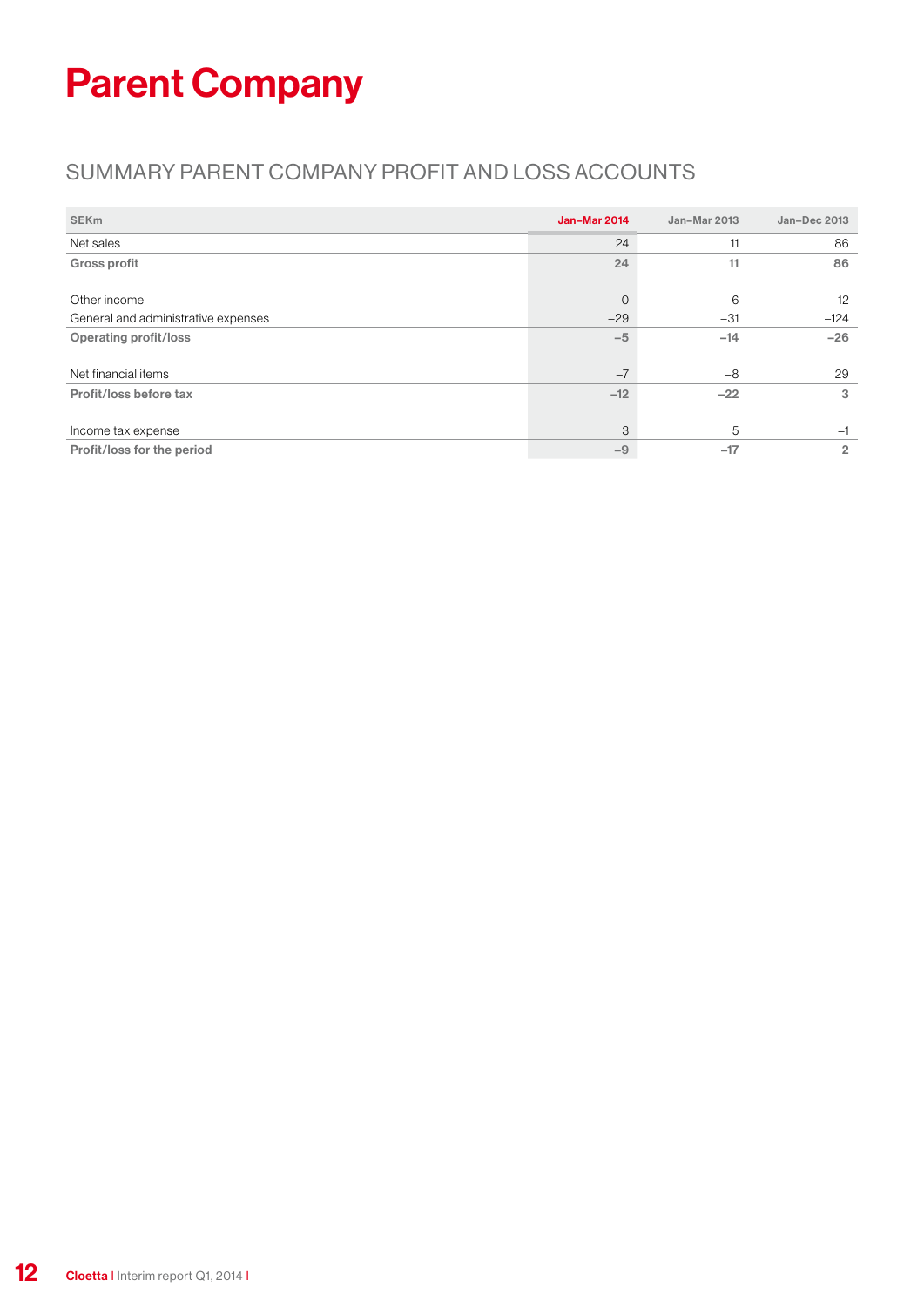### Summary parent company balance sheets

| <b>SEK<sub>m</sub></b>               | 31 Mar 2014 | 31 Mar 2013 | 31 Dec 2013  |
|--------------------------------------|-------------|-------------|--------------|
| <b>ASSETS</b>                        |             |             |              |
| Non-current assets                   | 5,166       | 4,629       | 5,157        |
|                                      |             |             |              |
| <b>Current assets</b>                | 113         | 92          | 89           |
| <b>TOTAL ASSETS</b>                  | 5,279       | 4,721       | 5,246        |
|                                      |             |             |              |
| <b>EQUITY AND LIABILITIES</b>        |             |             |              |
| Equity                               | 4,213       | 4,199       | 4,221        |
| <b>Non-current liabilities</b>       |             |             |              |
| Borrowings                           | 986         | 287         | 988          |
| Provisions                           | 1           | -           | $\mathbf{1}$ |
| <b>Total non-current liabilities</b> | 987         | 287         | 989          |
|                                      |             |             |              |
| <b>Current liabilities</b>           |             |             |              |
| Borrowings                           |             | 216         |              |
| Current liabilities                  | 79          | 19          | 36           |
| <b>Total current liabilities</b>     | 79          | 235         | 36           |
| <b>TOTAL EQUITY AND LIABILITIES</b>  | 5,279       | 4,721       | 5,246        |
|                                      |             |             |              |
| Pledged assets                       | 4,623       | 4,623       | 4,623        |
| Contingent liabilities               | 3,170       | 2,999       | 3,078        |

### PARENT COMPANY STATEMENT OF CHANGES IN EQUITY

| <b>SEK<sub>m</sub></b>                | <b>Jan-Mar 2014</b> | Jan-Mar 2013 | Jan-Dec 2013 |
|---------------------------------------|---------------------|--------------|--------------|
| Equity at beginning of period         | 4,221               | 4,216        | 4,216        |
| Profit/loss for the period            | $-9$                | $-17$        | 2            |
| Total comprehensive income            | 4,212               | 4.199        | 4,218        |
| Share-based long-term incentive plan  |                     |              | 3            |
| <b>Total transactions with owners</b> |                     |              | 3            |
| Equity at end of period               | 4,213               | 4.199        | 4.221        |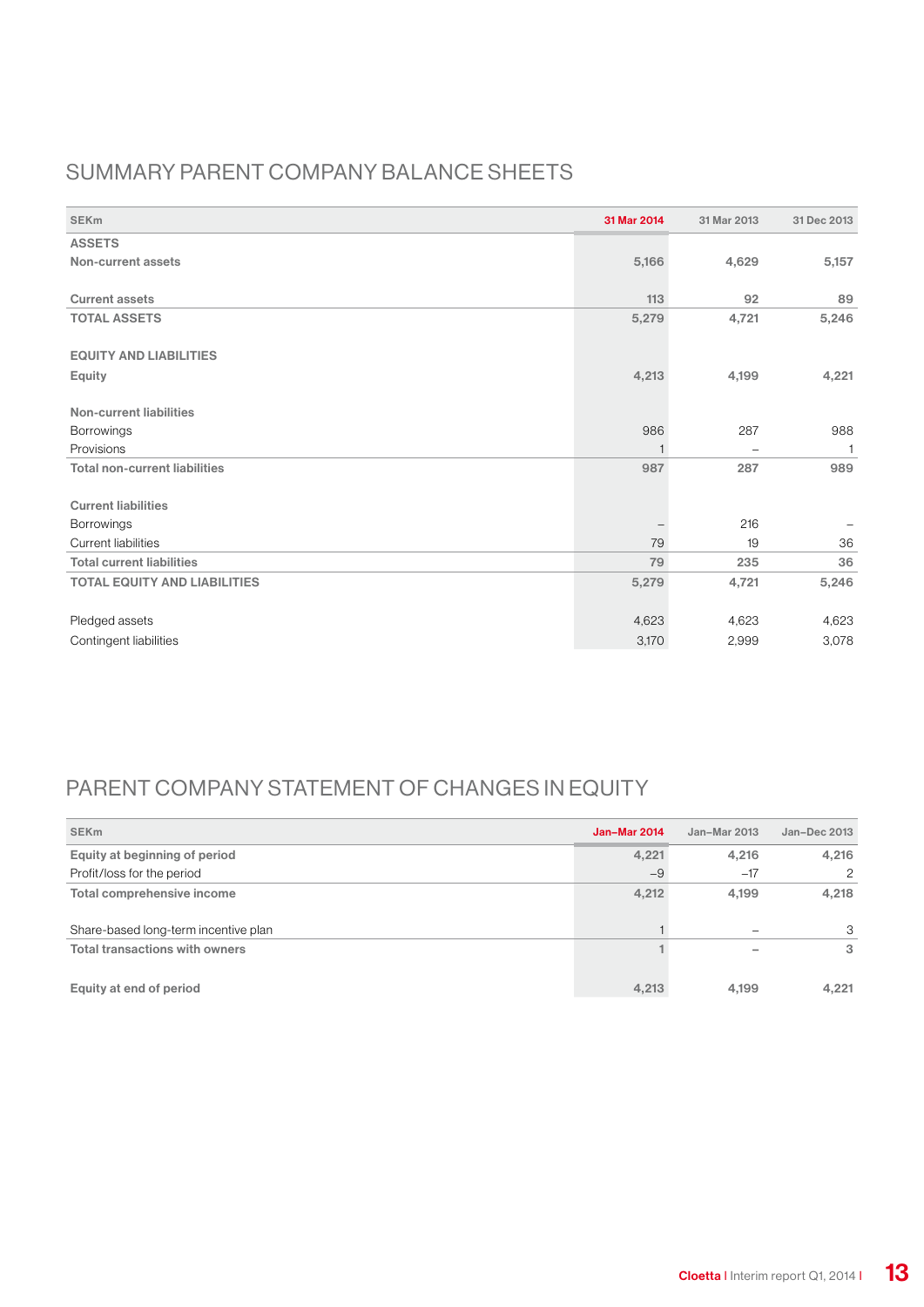## Disclosures, risk factors and accounting policies

### **DISCLOSURES**

#### Parent Company

Cloetta AB's primary activities include head office functions such as group-wide management and administration. The comments below refer to the period from 1 January to 31 March 2014. Net sales in the Parent Company reached SEK 24m (11) and referred mainly to intra-group services. Operating profit was SEK –5m (–14). Net financial items totalled SEK –7m (–8). Profit before tax was SEK –12m (–22) and profit after tax was SEK –9m (–17). Cash and cash equivalents and short-term investments amounted to SEK 0m (9).

#### The Cloetta share

Cloetta's class B share is listed on NASDAQ OMX Stockholm, Mid Cap. During the period from 1 January to 31 March 2014, a total of 43,747,254 shares were traded for a combined value of SEK 954m, equal to around 16 per cent of the total number of class B shares at the end of the period. The highest quoted bid price during the period from 1 January to 31 March 2014 was SEK 23.90 (20 February) and the lowest was SEK 19.40 (2 January). The share price on 31 March 2014 was SEK 23.60 (last price paid). During the period from 1 January to 31 March 2014, the Cloetta share rose by 22 per cent while the NASDAQ OMX Stockholm PI index rose by 4 per cent.

Cloetta's share capital at 31 March 2014 amounted to SEK 1,443,096,495. The total number of shares is 288,619,299, consisting of 9,861,614 class A shares and 278,757,685 class B shares, equal to a quota value of SEK 5 per share.

#### **Shareholders**

On 31 March 2014 Cloetta AB had 6,773 shareholders (6,321 at 31 December 2013). The largest shareholder was AB Malfors Promotor with a holding corresponding to 41.0 per cent of the votes and 22.9 per cent of the share capital in the company. AMF was the second largest shareholder with a holding corresponding to 10.4 per cent of the votes and 13.7 per cent of the share capital. The third largest shareholder was Lannebo Fonder with a holding corresponding to 6.7 per cent of the votes and 8.8 per cent of the share capital in the company.

Institutional investors held 92.7 per cent of the votes and 90.4 per cent of the share capital. Foreign shareholders held 18.2 per cent of the votes and 23.8 per cent of the share capital.

#### Related party transactions

AB Malfors Promotor is considered to be a related party. Cidron Pord S.á.r.l. and Godis Holdings S.á.r.l were considered to be related parties up to 27 November 2013. Buying and selling of goods and services between Cloetta and the principal shareholders are regarded as related party transactions. The Parent Company has related party transactions with subsidiaries in the Group. The majority of such transactions refer to the sale of services, which for the period from

January to March 2014 amounted to SEK 24m (11), equal to 100 per cent of each period's total sales. At 31 March 2014 the Parent Company's receivables from subsidiaries amounted to SEK 648m (155) and liabilities to subsidiaries amounted to SEK 40m (69). Transactions with related parties are priced on market-based terms. Total costs related to LTI 2013 that were recognised in the first quarter of 2014 amount to SEK 1.5m, of which SEK 0.4m is related to group management.

#### Taxes

In the first quarter, non-deductable interest and expenses and adjustment of a filing position for tax of prior periods that was recognised in the period had a negative effect on the income tax recognised in the consolidated profit and loss accounts. Cloetta's deferred tax balances have been calculated according to the enacted tax rates.

#### RISK FACTORS

Cloetta is an internationally active company that is exposed to a number of market and financial risks. All identified risks are monitored continuously and, if needed, risk mitigating measures are taken to limit their impact. The most relevant risk factors are described in the annual report for 2013 and consist of industry and marketrelated risks, operational risks and financial risks. Compared to the annual report for 2013, which was issued on 14 March 2014, no new risks have been identified.

### ACCOUNTING POLICIES

The consolidated financial statements are presented in accordance with the International Financial Reporting Standards (IFRS) established by the International Accounting Standards Board (IASB) and the interpretations issued by the IFRS Interpretations Committee (IFRIC) which have been endorsed by the European Commission for application in the EU. The applied standards and interpretations are those that were in force and had been endorsed by the EU at 1 January 2014. Furthermore, the Swedish Financial Reporting Board's recommendation RFR 1, Supplementary Accounting Rules for Groups, has been applied. The consolidated interim report is presented in accordance with IAS 34, Interim Financial Reporting, and in compliance with the relevant provisions in the Swedish Annual Accounts Act and the Swedish Securities Market Act. The interim report for the Parent Company has been prepared in accordance with the Swedish Annual Accounts Act and the Swedish Securities Market Act, which are consistent with the provisions in recommendation RFR 2, Accounting for Legal Entities.

The same accounting and valuation methods have been applied as in the most recent annual report, except for new standards and amendments to standards and interpretations that are effective for annual periods beginning on or after 1 January 2014 that have not been already applied in preparing the 2013 consolidated Financial Statements.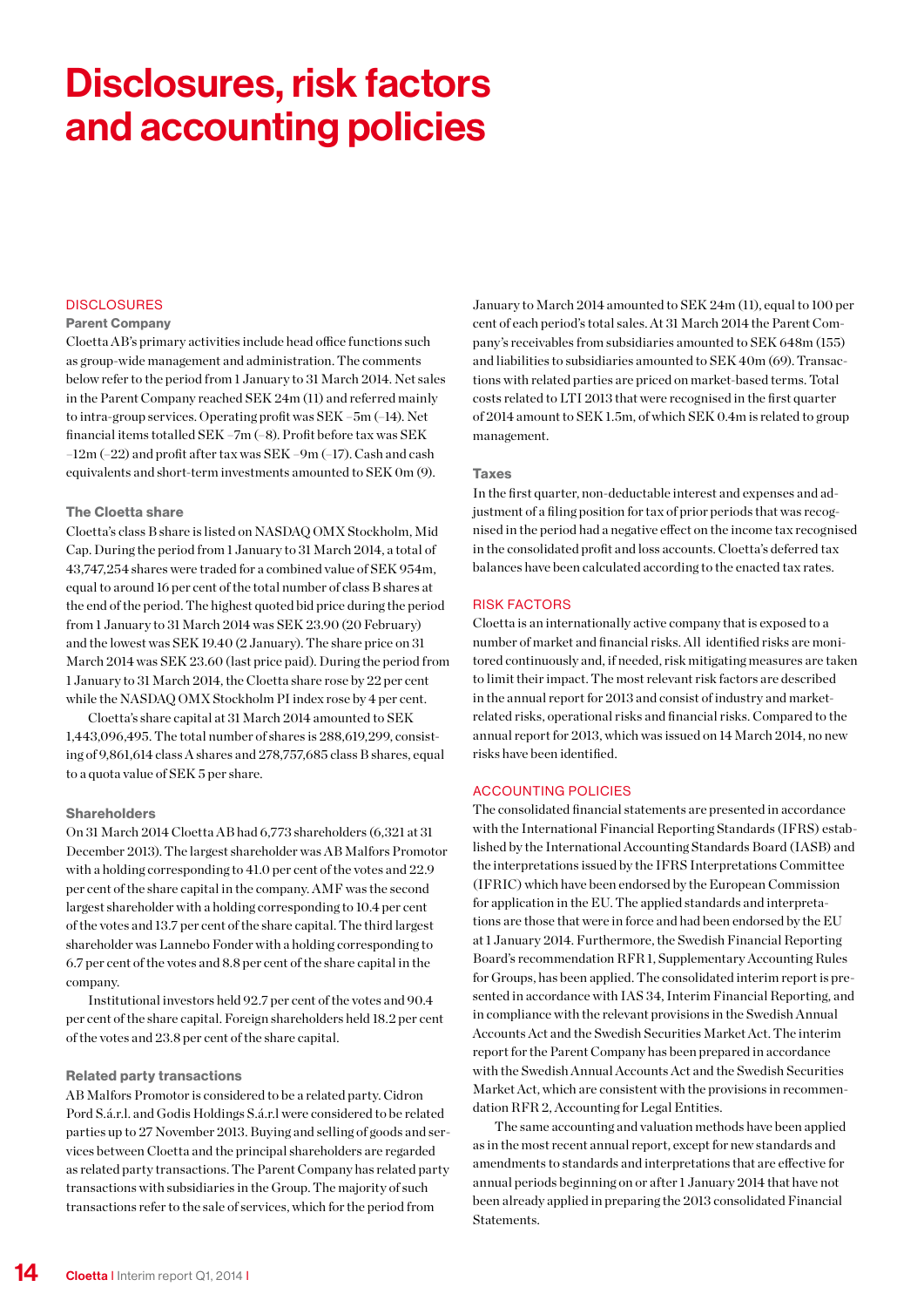The only items recognised at fair value after initial recognition are the interest rate swaps categorised at level 2 of the fair value hierarchy in all periods presented and the contingent earn-out considerations related to the acquisition of FTF Sweets Ltd. and Alrifai Nutisal AB (currently known as Cloetta Nutisal AB) categorised at level 3, as well as assets held for sale, in cases where the fair value less cost to sell is below the carrying amount. The fair values of the financial assets (loans and receivables) and liabilities measured at amortised cost are approximately equal to their carrying amounts. The fair value of financial assets and liabilities for measurement purposes is estimated by discounting the future contractual cash flows at the current market interest rate that is available to the Group for similar financial instruments. The fair value derived is used as the carrying amount.

IFRS 13 requires disclosure of fair value measurements by level according to the following fair value measurement hierarchy:

- > Quoted prices (unadjusted) in active markets for identical assets or liabilities (level 1).
- > Inputs other than quoted prices included within level 1 that are observable for the asset or liability, either directly (that is, as prices) or indirectly (that is, derived from prices) (level 2).
- > Inputs for the asset or liability that are not based on observable market data (that is, unobservable inputs) (level 3).

The following table presents the Group's assets and liabilities that are measured at fair value at 31 March 2014

| <b>SEK<sub>m</sub></b>                              | Level 1 Level 2 Level 3 |     | Total |
|-----------------------------------------------------|-------------------------|-----|-------|
| <b>Assets</b>                                       |                         |     |       |
| Assets at fair value through<br>profit or loss      |                         |     |       |
| - Non-current assets measured at<br>fair value      |                         | 67  | 67    |
| <b>Total assets</b>                                 |                         | 67  | 67    |
| Liabilities                                         |                         |     |       |
| Liabilities at fair value through<br>profit or loss |                         |     |       |
| - Interest rate swaps                               | 5                       |     | 5     |
| - Contingent earn-out consideration                 |                         | 115 | 115   |
| <b>Total liabilities</b>                            | 5                       | 115 | 120   |

### The following table presents the Group's assets and liabilities that are measured at fair value at 31 December 2013

| <b>SEK<sub>m</sub></b>                              | Level 1 Level 2 Level 3 |    | Total   |
|-----------------------------------------------------|-------------------------|----|---------|
| <b>Assets</b>                                       |                         |    |         |
| Assets at fair value through<br>profit or loss      |                         |    |         |
| - Non-current assets measured at<br>fair value      |                         | 15 | $15 \,$ |
| <b>Total assets</b>                                 |                         | 15 | 15      |
| Liabilities                                         |                         |    |         |
| Liabilities at fair value through<br>profit or loss |                         |    |         |
| - Interest rate swaps                               | З                       |    | З       |
| - Contingent earn-out consideration                 |                         | 2  | 2       |
| <b>Total liabilities</b>                            | 3                       | 2  | 5       |

The following table presents the Group's assets and liabilities that are measured at fair value at 31 March 2013

| <b>SEK<sub>m</sub></b>                              | Level 1 Level 2 Level 3 |    | Total |
|-----------------------------------------------------|-------------------------|----|-------|
| Assets                                              |                         |    |       |
| Assets at fair value through<br>profit or loss      |                         |    |       |
| - Non-current assets measured at                    |                         |    |       |
| fair value                                          |                         | 20 | 20    |
| <b>Total assets</b>                                 |                         | 20 | 20    |
| Liabilities                                         |                         |    |       |
| Liabilities at fair value through<br>profit or loss |                         |    |       |
| - Interest rate swaps                               | 15                      |    | 15    |
| - Contingent earn-out consideration                 |                         |    |       |
| <b>Total liabilities</b>                            | 15                      |    | 15    |

The movement of financial instruments categorised at level 3 of the fair value hierarchy can be specified as follows:

| <b>SEK<sub>m</sub></b>       | Jan-Mar<br>2014 | Jan-Mar<br>2013 | <b>Full Year</b><br>2013 |
|------------------------------|-----------------|-----------------|--------------------------|
| Opening Balance              | $\mathcal{P}$   |                 |                          |
| <b>Business Combinations</b> | 110             |                 |                          |
| Remeasurements recognised in |                 |                 |                          |
| profit and loss              | 3               |                 |                          |
| <b>Closing Balance</b>       | 115             |                 |                          |

The fair value of financial instruments that are not traded in an active market (for example, over-the-counter derivatives) is determined by using valuation techniques. These valuation techniques maximise the use of observable market data where it is available and rely as little as possible on entity-specific estimates. If all significant inputs required to determine the fair value of an instrument are observable, the instrument is included at level 2. The valuation of the instruments is based on quoted market prices but the underlying swap amounts are based on the specific requirements of the Group. These instruments are therefore included at level 2. The fair value measurement of the contingent earn-out liability requires use of significant unobservable inputs and is thereby categorised at level 3.

The valuation techniques and inputs used to value financial instruments are:

- > Quoted market prices or dealer quotes for similar instruments.
- >The fair value of interest rate swaps is calculated as the present value of the estimated future cash flows based on observable yield curves.
- >The fair value of the assets held for sale is based on valuations by external independent valuators.
- > Other techniques, such as discounted cash flow analysis, are used to determine fair value for the remaining financial instruments.

The fixed assets measured at fair value are identified as a nonrecurring fair value measurement and are related to the assets held for sale. The assets are valued at fair value because the fair value less costs to sell is below the carrying amount. The contingent earn-out liabilities are measured at fair value using a scenario model with an earn-out threshold, different results and related changes and an applicable multiplier as input. These data are aligned with the earn-out contracts. In Q1 the contingent earn-out liability related to the acquisition of Cloetta Nutisal AB which is included in the preliminary purchase price allocation resulted in an increase of the contingent liability.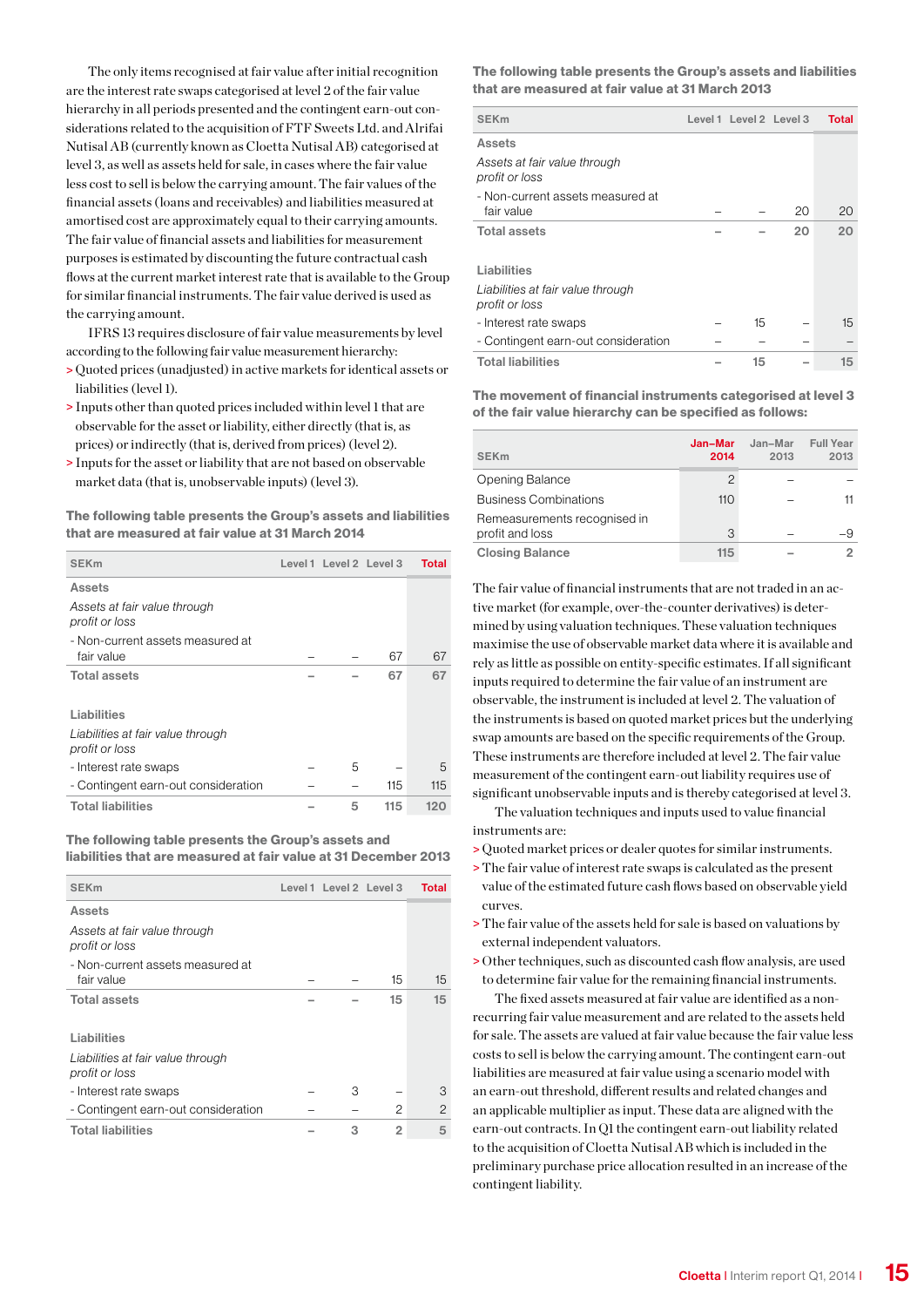For the interest rate swaps, see the financial position paragraph on page 4. For detailed information about the accounting policies, see Cloetta's annual report for 2013 at www.cloetta.com.

### Changed accounting standards

The Group has applied the revised IFRS 10 "Consolidated Financial Statements", IFRS 11 "Joint Arrangements", IFRS 12 "Disclosure of Interest in Other Entities" and IFRIC 21, "Levies" with effect from the first quarter 2014. The changes in these standards have not had a material impact on the recognition or measurement and the financial reporting disclosure requirements.

### ACQUISITION OF ALRIFAI NUTISAL AB

On 8 January 2014, Cloetta Holland B.V. acquired control of Alrifai Nutisal AB (currently known as Cloetta Nutisal AB) by means of acquiring 100 per cent of the share capital. The primary reason for the acquisition is to broaden the Cloetta product portfolio as part of its 'Munchy Moments' strategy.

| <b>SEKm</b>                               |        |
|-------------------------------------------|--------|
| <b>Consideration paid</b>                 |        |
| Cash paid                                 | 110    |
| Contingent consideration                  | 110    |
| <b>Consideration transferred</b>          | 220    |
| Recognised amounts of identifiable assets |        |
| and liabilities assumed:                  |        |
| Non-current assets                        | 219    |
| Intangible assets (excl. goodwill)        | 147    |
| Property, plant and equipment             | 24     |
| Other non-current assets                  | 48     |
| <b>Current assets</b>                     | 82     |
| Inventories                               | 49     |
| Trade and other receivables               | 32     |
| Cash and cash equivalents                 | 1      |
| <b>Non-current liabilities</b>            | $-39$  |
| <b>Borrowings</b>                         | $-2$   |
| Other non-current liabilities             | $-32$  |
| Provisions                                | $-5$   |
| <b>Current liabilities</b>                | $-100$ |
| <b>Borrowings</b>                         | $-18$  |
| Other current liabilities                 | $-82$  |
| Total identifiable net assets             | 162    |
| Goodwill                                  | 58     |
| <b>Consideration transferred</b>          | 220    |

The total consideration comprises SEK 110m in cash and a contingent consideration measured at a fair value of SEK 110m. The contingent consideration will be at least SEK 50m and a maximum of SEK 300m, and is based on the adjusted results for the financial year 2016. The contingent consideration is categorised at level 3 of the fair value hierarchy.

The goodwill of SEK 58m relates primarily to the potential of new distribution channels, the workforce and expected cost synergies.

The contingent liabilities recognised as part of the purchase price allocation amount to SEK 5m. The selling shareholders of Cloetta Nutisal AB have contractually agreed to indemnify the company for certain liabilities under the terms and conditions of the sales and purchase agreement for an amount of SEK 5m.

The total transaction costs related to the acquisition amounted to SEK 0.3m and are fully recognised in the profit and loss account for the period concerned as "General and administrative expenses".

Due to the short-term nature of the receivables, the fair value approximates the gross contractual amounts. The contractual cash flows which are expected not to be collected are immaterial. Had Cloetta Nutisal AB been consolidated from 1 January 2013, it would have (pro forma) contributed SEK 187m to consolidated net sales and (pro forma) SEK –22m to profit for the year.

Cloetta Nutisal AB was acquired at 8 January 2014. The accounting for the business combination is preliminary and has not yet been finalised.

The goodwill acquired is allocated to the Scandinavia cash generating unit.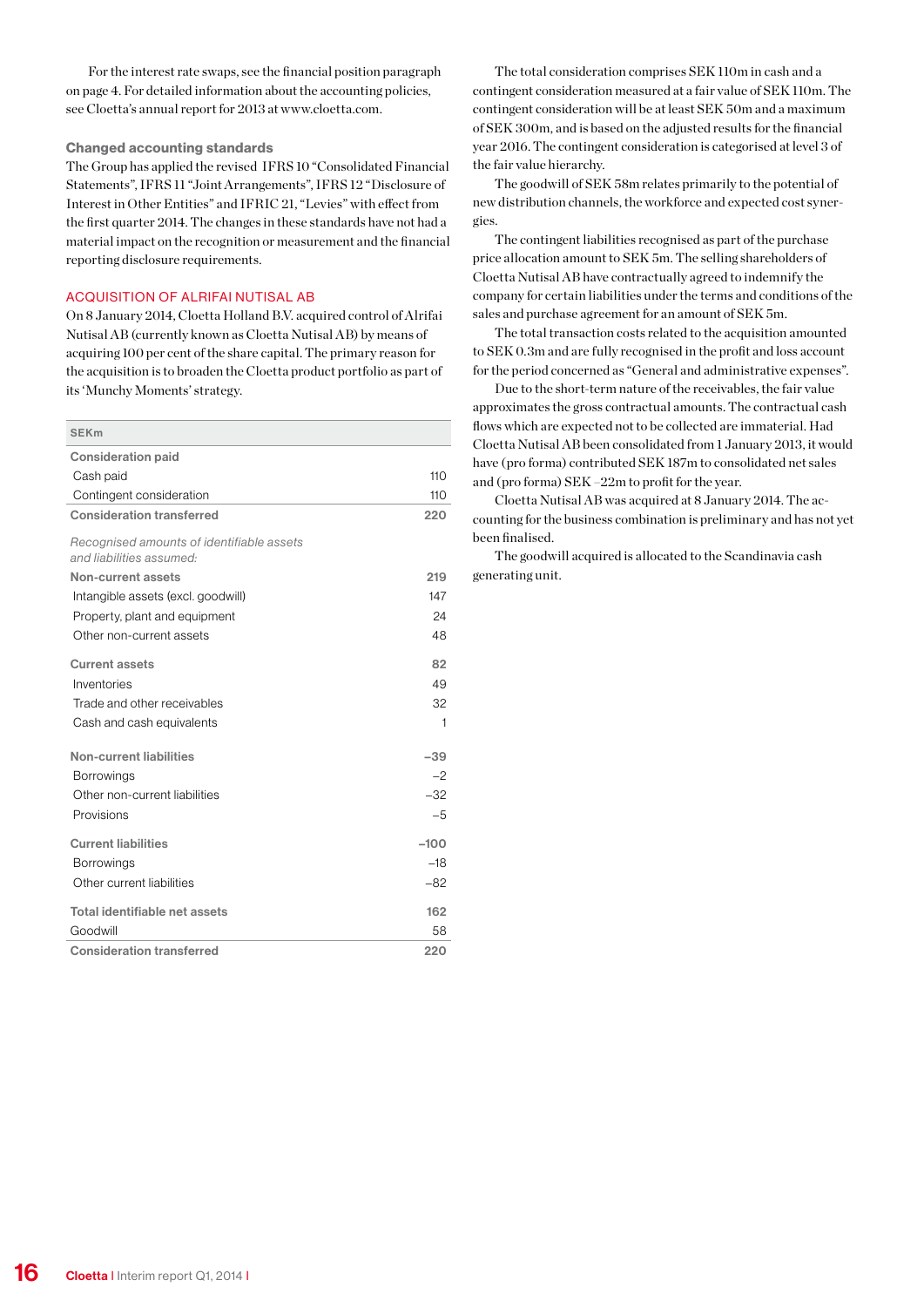## Selection of key product launches during Q1





 $dr()p$ The Netherlands Sportlife Peppermint Sportlife Dropmint Sportlife Sweetmint Venco Drops Exotic Venco Drops Salmiak



南マンマ

Finland Center Nougat Center Toffee



Galatine Soft







Sweden Kexchoklad Yoghurt Powerbreak 2

Läkerol

Läkerol Raspberry Lemongrass Viva Liquorice Calabria





Denmark Läkerol Raspberry Lemongrass Skipper's Pipes Seasalt

Norway Powerbreak 2 Läkerol Raspberry Lemongrass Viva Liquorice Calabria Chewits

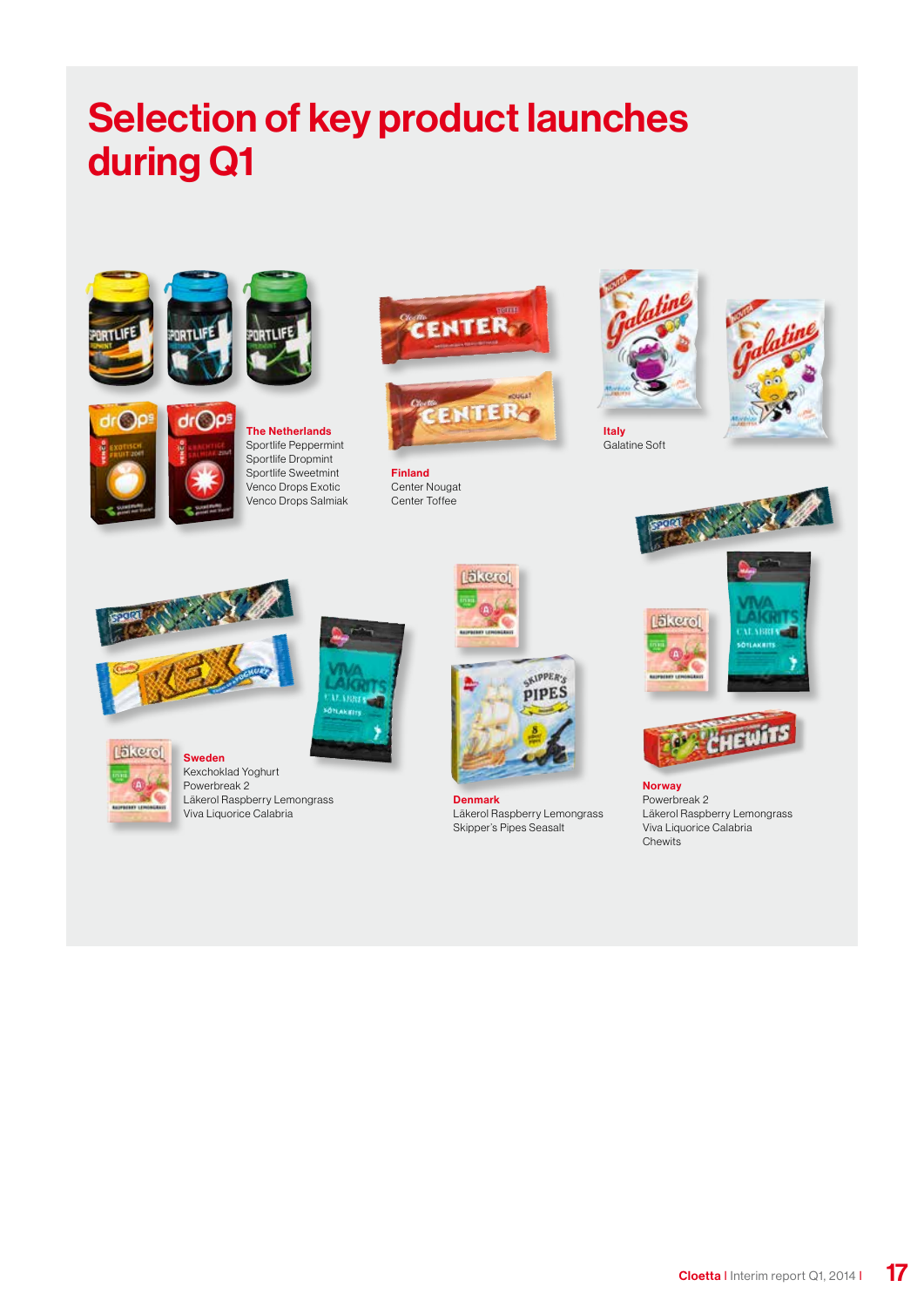### **DEFINITIONS**

| General                                           | All amounts in the tables are presented in SEK millions unless otherwise stated. All amounts<br>in brackets () represent comparable figures for the same period of the prior year, unless<br>otherwise stated. |
|---------------------------------------------------|----------------------------------------------------------------------------------------------------------------------------------------------------------------------------------------------------------------|
| <b>Margins</b>                                    |                                                                                                                                                                                                                |
| <b>EBITDA</b> margin                              | EBITDA expressed as a percentage of net sales.                                                                                                                                                                 |
| Gross margin                                      | Net sales less cost of goods sold as a percentage of net sales.                                                                                                                                                |
| <b>Operating margin (EBIT margin)</b>             | Operating profit expressed as a percentage of net sales.                                                                                                                                                       |
| Profit margin                                     | Profit/loss before tax expressed as a percentage of net sales.                                                                                                                                                 |
| <b>Return</b>                                     |                                                                                                                                                                                                                |
| Cash conversion                                   | Underlying EBITDA less capital expenditures as a percentage of underlying EBITDA.                                                                                                                              |
| Return on capital employed                        | Operating profit plus financial income as a percentage of average capital employed.                                                                                                                            |
| Return on equity                                  | Profit for the period as a percentage of total equity.                                                                                                                                                         |
| <b>Capital structure</b>                          |                                                                                                                                                                                                                |
| Capital employed                                  | Total assets less interest-free liabilities (including deferred tax).                                                                                                                                          |
| Equity/assets ratio                               | Equity at the end of the period as a percentage of total assets.                                                                                                                                               |
| Gross debt                                        | Gross current and non-current borrowings including credit overdraft facility, derivative<br>financial instruments and interest payables.                                                                       |
| Net debt                                          | Gross debt less cash and cash equivalents.                                                                                                                                                                     |
| Net debt/equity ratio                             | Net debt at the end of the period divided by equity at the end of the period.                                                                                                                                  |
| Working capital                                   | Total inventories and trade and other receivables adjusted for trade and other payables.                                                                                                                       |
| Data per share                                    |                                                                                                                                                                                                                |
| Earnings per share                                | Profit for the period divided by the average number of shares.                                                                                                                                                 |
| <b>Other definitions</b>                          |                                                                                                                                                                                                                |
| <b>EBIT</b>                                       | Operating profit or earnings before interest and taxes.                                                                                                                                                        |
| <b>EBITDA</b>                                     | Operating profit before depreciation and amortisation.                                                                                                                                                         |
| Items affecting comparability                     | Items affecting comparability relate to non-recurring items, exchange rate differences<br>between actual and constant rate and structural changes.                                                             |
| Net sales, change                                 | Net sales as a percentage of net sales in the comparative period of the previous year.                                                                                                                         |
| Underlying net sales, EBIT,<br><b>EBIT</b> margin | The underlying figures are based on constant exchange rates and the current structure,<br>excluding acquisition of Nutisal and items affecting comparability.                                                  |

### **GLOSSARY**

| Factory restructurings /<br>restructurings | Due to excess capacity, Cloetta has closed factories in Sweden, Denmark and Finland<br>during 2012/2013. In 2014 the factory in Gävle has been closed. The production has been<br>moved to Ljungsbro, Sweden, and Levice, Slovakia.                                                                                                 |
|--------------------------------------------|-------------------------------------------------------------------------------------------------------------------------------------------------------------------------------------------------------------------------------------------------------------------------------------------------------------------------------------|
| Integration                                | Cloetta and LEAF were merged on 15 February 2012. The integration has primarily<br>consisted of processes to form a new common culture, but also of restructuring of the com-<br>mercial organisation and administration in Sweden, rationalisation of warehouse operations<br>in Scandinavia and insourcing of third-party brands. |

### EXCHANGE RATES

|                    | 31 Mar 2014 | 31 Mar 2013 | 31 Dec 2013 |
|--------------------|-------------|-------------|-------------|
| EUR, average       | 8.8726      | 8.4988      | 8.6513      |
| EUR, end of period | 8.9430      | 8.3470      | 8.8630      |
| NOK, average       | 1.0616      | 1.1421      | 1.1071      |
| NOK, end of period | 1.0827      | 1.1132      | 1.0592      |
| GBP, average       | 10.7170     | 9.9100      | 10.1987     |
| GBP, end of period | 10.7955     | 9.8898      | 10.6501     |
| DKK, average       | 1.1890      | 1.1395      | 1.1601      |
| DKK, end of period | 1.1980      | 1.1200      | 1.1882      |